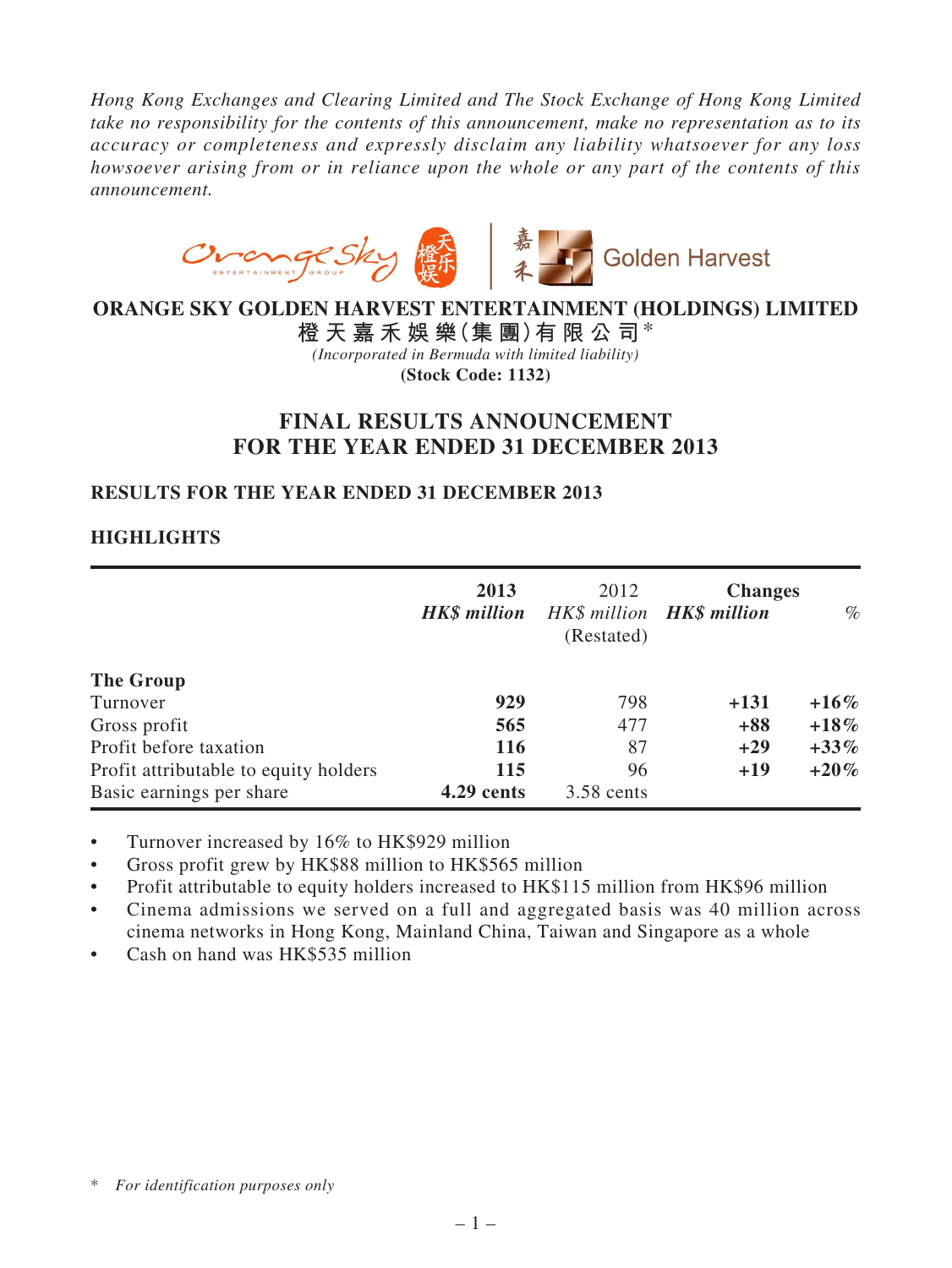### **RESULTS**

The Board (the "Board") of directors (the "Directors" and each a "Director") of Orange Sky Golden Harvest Entertainment (Holdings) Limited (the "Company") is pleased to announce the consolidated results of the Company and its subsidiaries (together, the "Group") for the year ended 31 December 2013 together with the comparative figures. The comparative figures have been restated upon adoption of Hong Kong Financial Reporting Standard 11, *Joint Arrangements*, which is effective for annual periods beginning on or after 1 January 2013. Details of the changes are set out in note 2. The consolidated results have been reviewed by the auditors and the audit committee of the Company (the "Audit Committee") and the figures have been compared by the Company's auditors, KPMG, Certified Public Accountants, to the amounts set out in the Group's consolidated financial statements for the year and the amounts were found to be in agreement.

### **CONSOLIDATED INCOME STATEMENT**

*For the year ended 31 December 2013*

|                                                                                                                                                                                    | <b>Note</b>    | 2013<br><b>HK\$'000</b>                                           | 2012<br>HK\$'000<br>(Restated)                         |
|------------------------------------------------------------------------------------------------------------------------------------------------------------------------------------|----------------|-------------------------------------------------------------------|--------------------------------------------------------|
| <b>Turnover</b>                                                                                                                                                                    | $\mathfrak{Z}$ | 929,334                                                           | 797,912                                                |
| Cost of sales                                                                                                                                                                      |                | (364,740)                                                         | (320, 788)                                             |
| <b>Gross profit</b>                                                                                                                                                                |                | 564,594                                                           | 477,124                                                |
| Other revenue<br>Other net income<br>Selling and distribution costs<br>General and administrative expenses<br>Other operating expenses<br>Valuation gains on investment properties | 4(c)           | 42,097<br>24,410<br>(502, 205)<br>(100, 543)<br>(7,741)<br>51,492 | 30,692<br>25,104<br>(424, 896)<br>(95, 150)<br>(6,198) |
| <b>Profit from operations</b>                                                                                                                                                      |                | 72,104                                                            | 6,676                                                  |
| Finance costs<br>Share of profits of joint ventures<br>Share of losses of associates                                                                                               | 4(a)           | (47, 378)<br>91,947<br>(266)                                      | (24, 898)<br>105,371<br>(449)                          |
| <b>Profit before taxation</b>                                                                                                                                                      | $\overline{4}$ | 116,407                                                           | 86,700                                                 |
| Income tax                                                                                                                                                                         | 5              | (1,230)                                                           | 9,527                                                  |
| Profit for the year                                                                                                                                                                |                | 115,177                                                           | 96,227                                                 |
| <b>Attributable to:</b>                                                                                                                                                            |                |                                                                   |                                                        |
| Equity holders of the Company<br>Non-controlling interests                                                                                                                         |                | 114,986<br>191                                                    | 95,987<br>240                                          |
| Profit for the year                                                                                                                                                                |                | 115,177                                                           | 96,227                                                 |
| <b>Earnings per share</b>                                                                                                                                                          | 6              |                                                                   |                                                        |
| <b>Basic</b>                                                                                                                                                                       |                | 4.29 cents                                                        | 3.58 cents                                             |
| Diluted                                                                                                                                                                            |                | 4.29 cents                                                        | 3.58 cents                                             |
|                                                                                                                                                                                    |                |                                                                   |                                                        |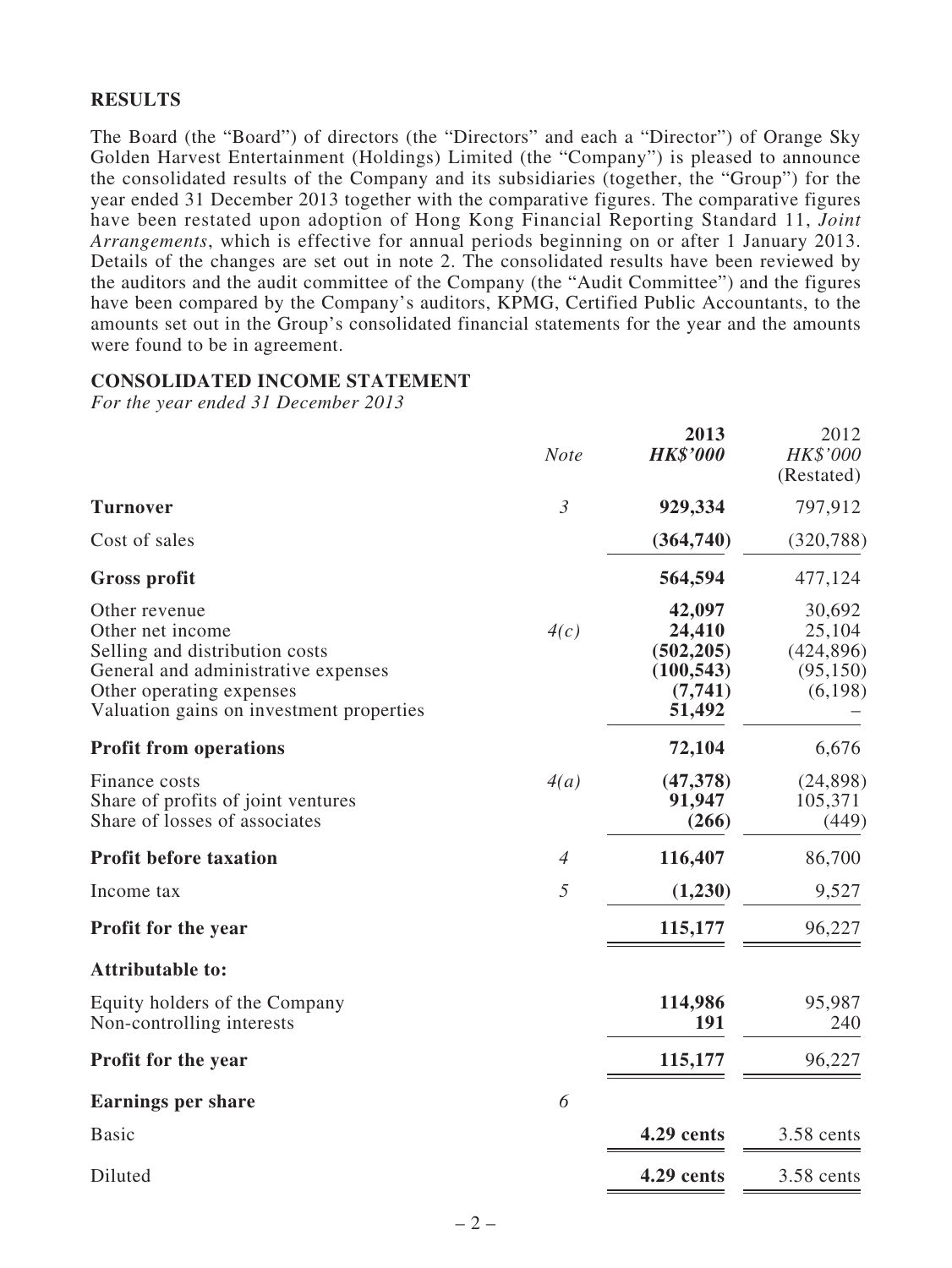# **CONSOLIDATED STATEMENT OF COMPREHENSIVE INCOME**

*For the year ended 31 December 2013*

|                                                                    | 2013<br><b>HK\$'000</b> | 2012<br>HK\$'000<br>(Restated) |
|--------------------------------------------------------------------|-------------------------|--------------------------------|
| Profit for the year                                                | 115,177                 | 96,227                         |
| Other comprehensive income for the year:                           |                         |                                |
| Items that may be reclassified subsequently to profit or loss:     |                         |                                |
| Exchange differences on translation of financial<br>statements of: |                         |                                |
| — overseas subsidiaries                                            | 19,092                  | 6,467                          |
| — overseas joint ventures                                          | (13, 497)               | 17,096                         |
| — overseas associates                                              | 208                     |                                |
|                                                                    | 5,803                   | 23,563                         |
| Total comprehensive income for the year                            | 120,980                 | 119,790                        |
| Total comprehensive income attributable to:                        |                         |                                |
| Equity holders of the Company                                      | 120,578                 | 119,532                        |
| Non-controlling interests                                          | 402                     | 258                            |
| Total comprehensive income for the year                            | 120,980                 | 119,790                        |

*Note:* There is no tax effect relating to the above components of comprehensive income.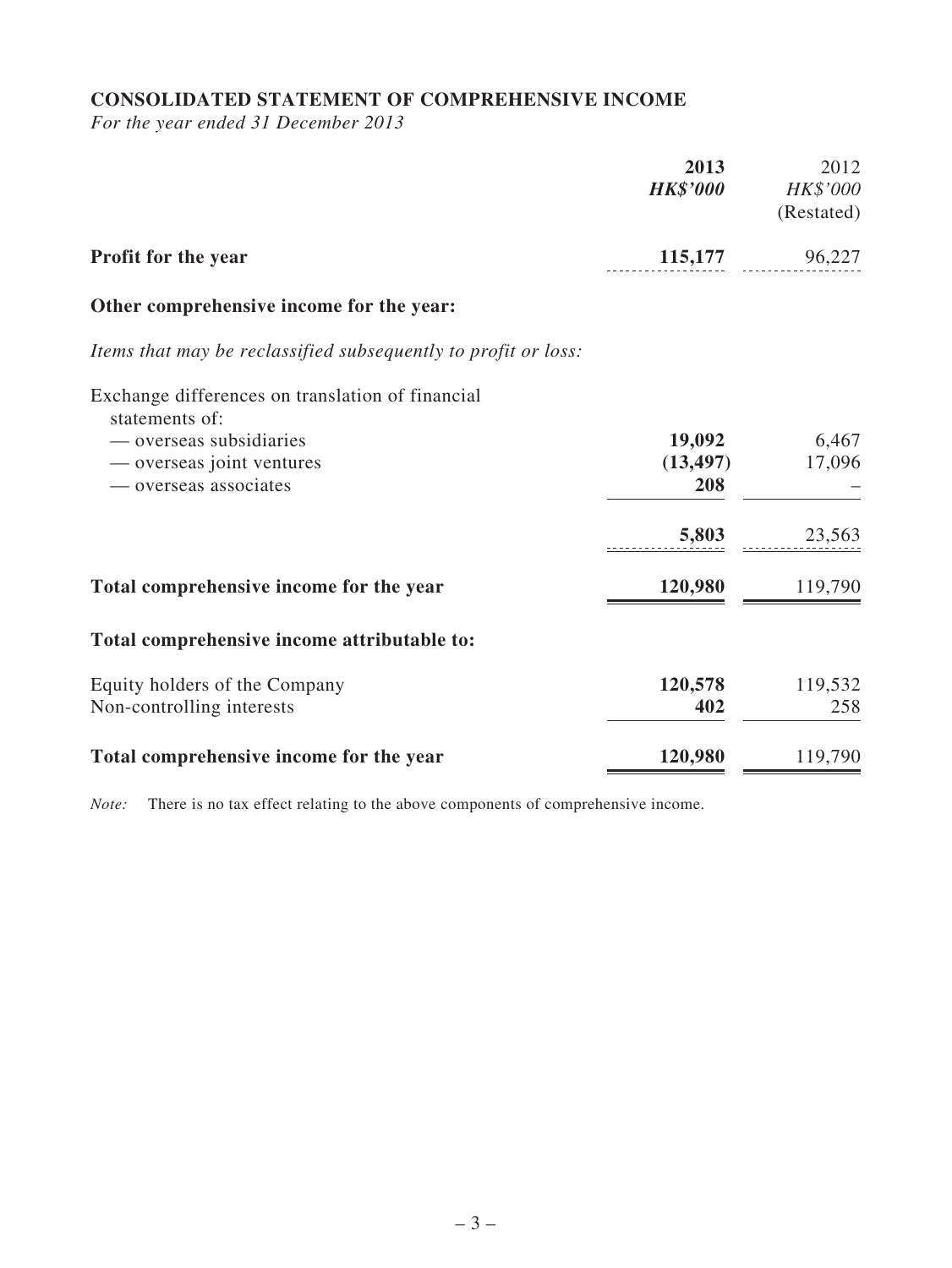# **CONSOLIDATED STATEMENT OF FINANCIAL POSITION**

*At 31 December 2013*

|                                                            | <b>Note</b>    | As at<br>31 December<br>2013<br><b>HK\$'000</b> | As at<br>31 December<br>2012<br>HK\$'000<br>(Restated) | As at<br>1 January<br>2012<br>HK\$'000<br>(Restated) |
|------------------------------------------------------------|----------------|-------------------------------------------------|--------------------------------------------------------|------------------------------------------------------|
| <b>Non-current assets</b>                                  |                |                                                 |                                                        |                                                      |
| Fixed assets                                               |                |                                                 |                                                        |                                                      |
| — Investment properties<br>— Property, plant and equipment |                | 149,264<br>1,345,280                            | 1,043,912                                              | 848,628                                              |
|                                                            |                | 1,494,544                                       | 1,043,912                                              | 848,628                                              |
| Interests in joint ventures                                |                | 344,619                                         | 371,132                                                | 299,152                                              |
| Interests in associates                                    |                | 13,713                                          | 6,876                                                  |                                                      |
| Other receivables, deposits and                            |                |                                                 |                                                        |                                                      |
| prepayments                                                |                | 210,662                                         | 144,232                                                | 88,018                                               |
| Club memberships<br>Trademark                              |                | 2,490<br>79,785                                 | 2,490<br>79,785                                        | 2,490<br>79,785                                      |
| Goodwill                                                   |                | 73,658                                          | 73,658                                                 | 73,658                                               |
| Deferred tax assets                                        |                | 29,512                                          | 22,235                                                 | 6,947                                                |
| Pledged bank deposits                                      |                | 46,905                                          | 46,850                                                 | 21,845                                               |
|                                                            |                | 2,295,888                                       | 1,791,170                                              | 1,420,523                                            |
| <b>Current assets</b>                                      |                |                                                 |                                                        |                                                      |
| Inventories                                                |                | 4,977                                           | 3,626                                                  | 3,898                                                |
| Available-for-sale equity securities                       |                |                                                 |                                                        | 20,000                                               |
| Film rights                                                |                | 46,741                                          | 58,071                                                 | 67,363                                               |
| Trade receivables                                          | $\overline{7}$ | 126,586                                         | 83,056                                                 | 64,221                                               |
| Other receivables, deposits and                            |                |                                                 |                                                        |                                                      |
| prepayments                                                |                | 160,532<br>534,536                              | 142,248                                                | 121,618                                              |
| Deposits and cash                                          |                |                                                 | 575,031                                                | 606,888                                              |
|                                                            |                | 873,372                                         | 862,032                                                | 883,988                                              |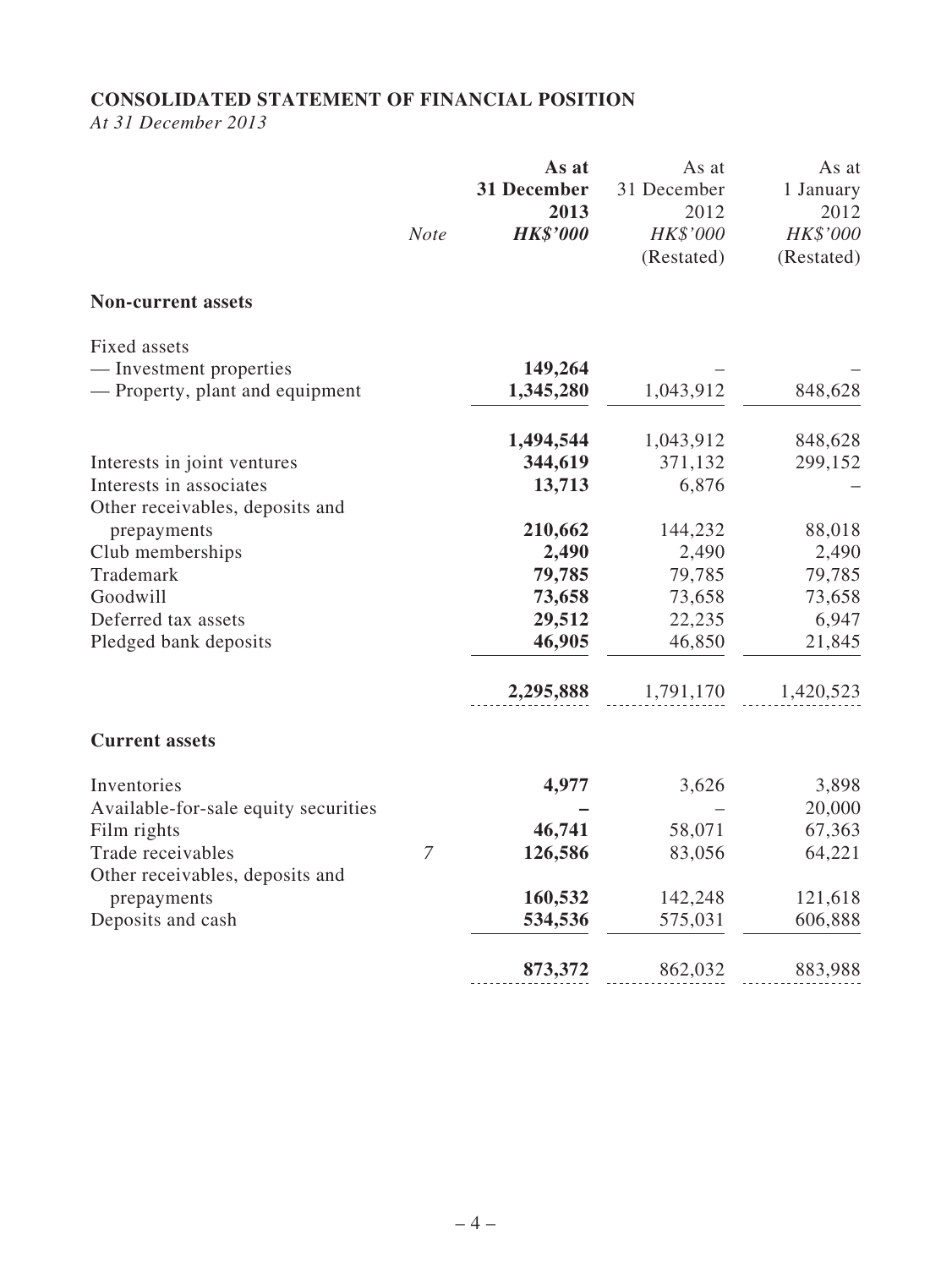# **CONSOLIDATED STATEMENT OF FINANCIAL POSITION**

*At 31 December 2013 (continued)*

|                                                                                                                                                       | <b>Note</b> | As at<br>31 December<br>2013<br><b>HK\$'000</b>            | As at<br>31 December<br>2012<br>HK\$'000<br>(Restated)    | As at<br>1 January<br>2012<br>HK\$'000<br>(Restated) |
|-------------------------------------------------------------------------------------------------------------------------------------------------------|-------------|------------------------------------------------------------|-----------------------------------------------------------|------------------------------------------------------|
| <b>Current liabilities</b>                                                                                                                            |             |                                                            |                                                           |                                                      |
| <b>Bank loans</b><br>Trade payables<br>Other payables and accrued charges<br>Deferred revenue<br>Obligations under finance leases<br>Taxation payable | 8           | 323,581<br>101,137<br>155,634<br>162,758<br>8,988<br>9,871 | 285,098<br>95,275<br>162,246<br>106,717<br>4,905<br>7,899 | 68,467<br>67,901<br>157,162<br>91,362<br>14,432      |
|                                                                                                                                                       |             | 761,969                                                    | 662,140                                                   | 399,324                                              |
| <b>Net current assets</b>                                                                                                                             |             | 111,403                                                    | 199,892                                                   | 484,664                                              |
| <b>Total assets less current liabilities</b>                                                                                                          |             | 2,407,291                                                  | 1,991,062                                                 | 1,905,187                                            |
| <b>Non-current liabilities</b>                                                                                                                        |             |                                                            |                                                           |                                                      |
| <b>Bank</b> loans<br>Obligations under finance leases<br>Deferred tax liabilities                                                                     |             | 611,576<br>18,045<br>12,338                                | 325,354<br>12,356<br>12,112                               | 376,345<br>8,002                                     |
|                                                                                                                                                       |             | 641,959                                                    | 349,822                                                   | 384,347                                              |
| <b>NET ASSETS</b>                                                                                                                                     |             | 1,765,332                                                  | 1,641,240                                                 | 1,520,840                                            |
| <b>Capital and Reserves</b>                                                                                                                           |             |                                                            |                                                           |                                                      |
| Share capital<br>Reserves                                                                                                                             |             | 267,982<br>1,486,689                                       | 267,982<br>1,366,111                                      | 268,419<br>1,245,532                                 |
| Total equity attributable to<br>equity holders of                                                                                                     |             |                                                            |                                                           |                                                      |
| the Company                                                                                                                                           |             | 1,754,671                                                  | 1,634,093                                                 | 1,513,951                                            |
| <b>Non-controlling interests</b>                                                                                                                      |             | 10,661                                                     | 7,147                                                     | 6,889                                                |
| <b>TOTAL EQUITY</b>                                                                                                                                   |             | 1,765,332                                                  | 1,641,240                                                 | 1,520,840                                            |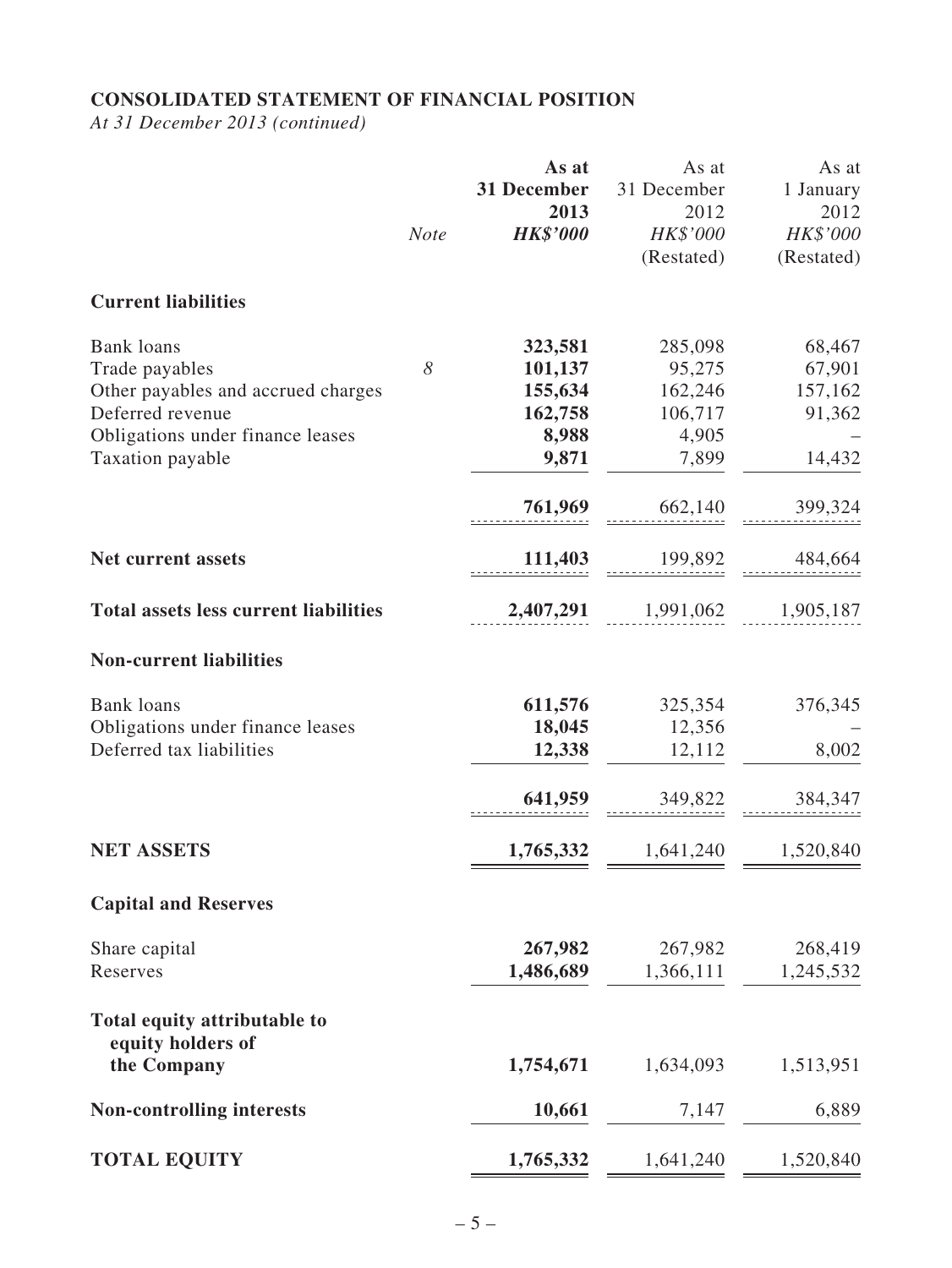## **NOTES TO THE FINANCIAL STATEMENTS**

### **1 BASIS OF PREPARATION**

The financial results set out in the announcement do not constitute the Group's statutory financial statements for the year ended 31 December 2013, but are extracted from those financial statements.

The financial statements have been prepared in accordance with all applicable Hong Kong Financial Reporting Standards ("HKFRSs"), which collective term includes all applicable individual HKFRSs, Hong Kong Accounting Standards ("HKASs") and Interpretations issued by the Hong Kong Institute of Certified Public Accountants ("HKICPA"), accounting principles generally accepted in Hong Kong and the disclosure requirements of the Hong Kong Companies Ordinance. The financial statements also comply with the applicable disclosure provisions of the Rules Governing the Listing of Securities on The Stock Exchange of Hong Kong Limited (the "Listing Rules").

### **2 CHANGES IN ACCOUNTING POLICIES**

The HKICPA has issued a number of new HKFRSs and amendments to HKFRSs that are first effective for the current accounting period of the Group and the Company. Of these, the following developments are relevant to the Group's financial statements:

- Amendments to HKAS 1, *Presentation of financial statements Presentation of items of other comprehensive income*
- — HKFRS 10, *Consolidated financial statements*
- — HKFRS 11, *Joint arrangements*
- — HKFRS 12, *Disclosure of interests in other entities*
- — HKFRS 13, *Fair value measurement*
- *Annual Improvements to HKFRSs 2009–2011 Cycle*
- Amendments to HKFRS 7, *Financial instruments: Disclosures Disclosures Offsetting financial assets and financial liabilities*

The Group has not applied any new standard or interpretation that is not yet effective for the current accounting period.

The impacts of these developments are discussed below:

#### **Amendments to HKAS 1,** *Presentation of financial statements — Presentation of items of other comprehensive income*

The amendments to HKAS 1 require entities to present separately the items of other comprehensive income that would be reclassified to profit or loss in the future if certain conditions are met from those that would never be reclassified to profit or loss. The Group's presentation of other comprehensive income in the consolidated statement of comprehensive income in the financial statements has been modified accordingly.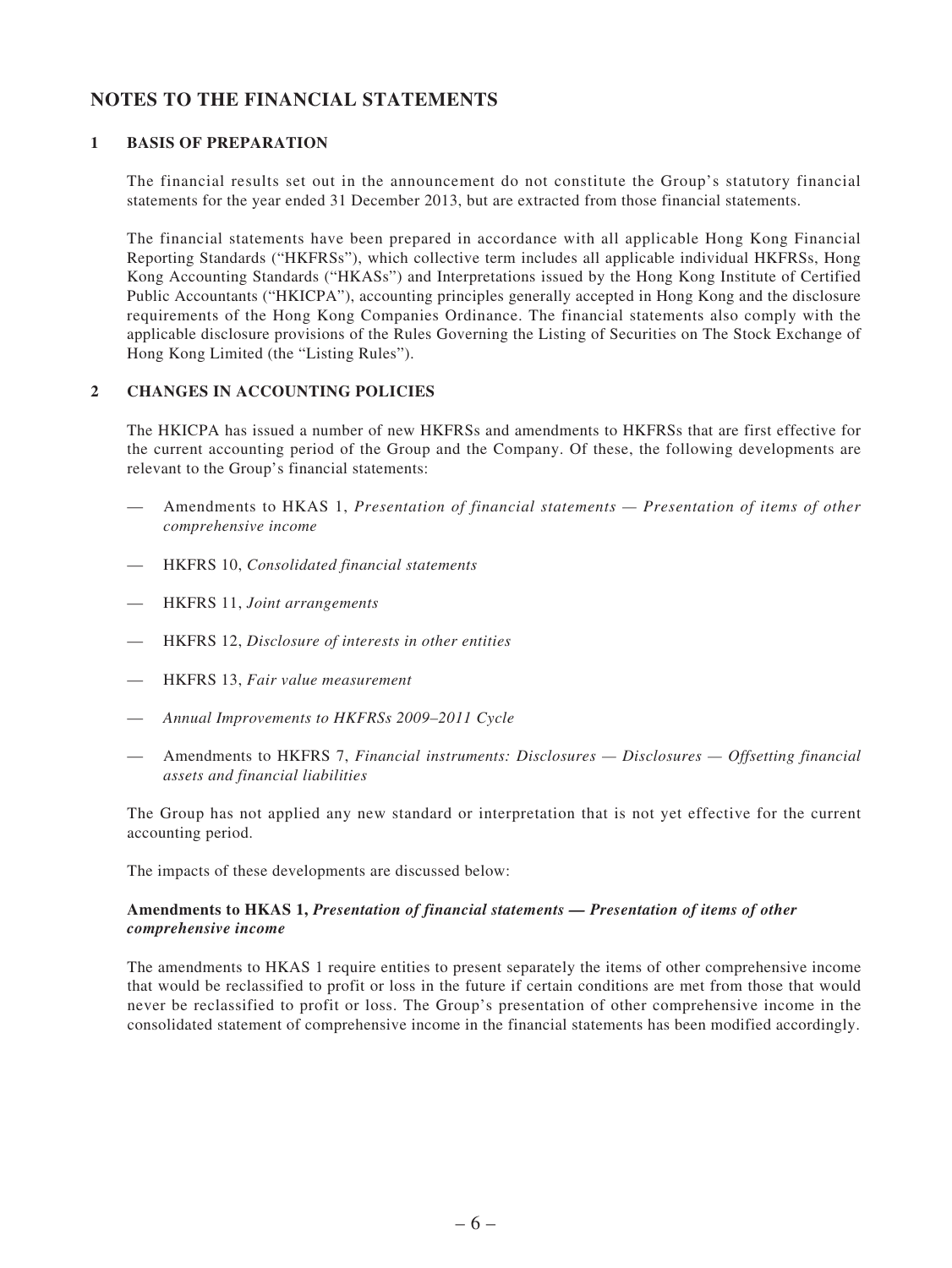#### **HKFRS 11,** *Joint arrangements*

HKFRS 11, which replaces HKAS 31, *Interests in joint ventures*, divides joint arrangements into joint operations and joint ventures. Entities are required to determine the type of an arrangement by considering the structure, legal form, contractual terms and other facts and circumstances relevant to their rights and obligations under the arrangement. Joint arrangements which are classified as joint operations under HKFRS 11 are recognised on a line-by-line basis to the extent of the joint operator's interest in the joint operation. All other joint arrangements are classified as joint ventures under HKFRS 11 and are required to be accounted for using the equity method in the Group's consolidated financial statements. Proportionate consolidation is no longer allowed as an accounting policy choice.

As a result of the adoption of HKFRS 11, the Group has changed its accounting policy with respect to its interests in joint arrangements and re-evaluated its involvement in its joint arrangements.

The Group has reclassified the investments from jointly controlled entities to joint ventures. Investments which were previously accounted for using the proportionate consolidated method are now required to be accounted for using the equity method of accounting as the joint arrangements are considered to be joint ventures under HKFRS 11. The new accounting policy was adopted in accordance with the relevant transition provisions. This change in accounting policy has been applied retrospectively by restating the balances at 1 January 2012 and 31 December 2012, with consequential adjustments to comparatives for the year ended 31 December 2012 as follows:

|                                                                                                                                        |                                                                                    | Impact on the results for<br>the year ended 31 December 2012             |                                                                                                |  |  |  |
|----------------------------------------------------------------------------------------------------------------------------------------|------------------------------------------------------------------------------------|--------------------------------------------------------------------------|------------------------------------------------------------------------------------------------|--|--|--|
|                                                                                                                                        | As previously<br>reported for<br>the year ended<br>31 December<br>2012<br>HK\$'000 | Retrospective<br>effect of<br>change in<br>policy in<br>2013<br>HK\$'000 | <b>Restated</b><br>results for<br>accounting the year ended<br>31 December<br>2012<br>HK\$'000 |  |  |  |
| <b>Turnover</b>                                                                                                                        | 1,591,971                                                                          | (794, 059)                                                               | 797,912                                                                                        |  |  |  |
| Cost of sales                                                                                                                          | (643,990)                                                                          | 323,202                                                                  | (320, 788)                                                                                     |  |  |  |
| <b>Gross profit</b>                                                                                                                    | 947,981                                                                            | (470, 857)                                                               | 477,124                                                                                        |  |  |  |
| Other revenue<br>Other net income<br>Selling and distribution costs<br>General and administrative expenses<br>Other operating expenses | 38,989<br>25,156<br>(762, 251)<br>(114, 376)<br>(9, 436)                           | (8,297)<br>(52)<br>337,355<br>19,226<br>3,238                            | 30,692<br>25,104<br>(424, 896)<br>(95,150)<br>(6, 198)                                         |  |  |  |
| <b>Profit from operations</b>                                                                                                          | 126,063                                                                            | (119, 387)                                                               | 6,676                                                                                          |  |  |  |
| Finance costs<br>Share of profits of joint ventures<br>Share of loss of an associate                                                   | (26, 877)<br>(449)                                                                 | 1,979<br>105,371                                                         | (24,898)<br>105,371<br>(449)                                                                   |  |  |  |
| <b>Profit before taxation</b>                                                                                                          | 98,737                                                                             | (12,037)                                                                 | 86,700                                                                                         |  |  |  |
| Income tax                                                                                                                             | (1,033)                                                                            | 10,560                                                                   | 9,527                                                                                          |  |  |  |
| <b>Profit for the year</b>                                                                                                             | 97,704                                                                             | (1, 477)                                                                 | 96,227                                                                                         |  |  |  |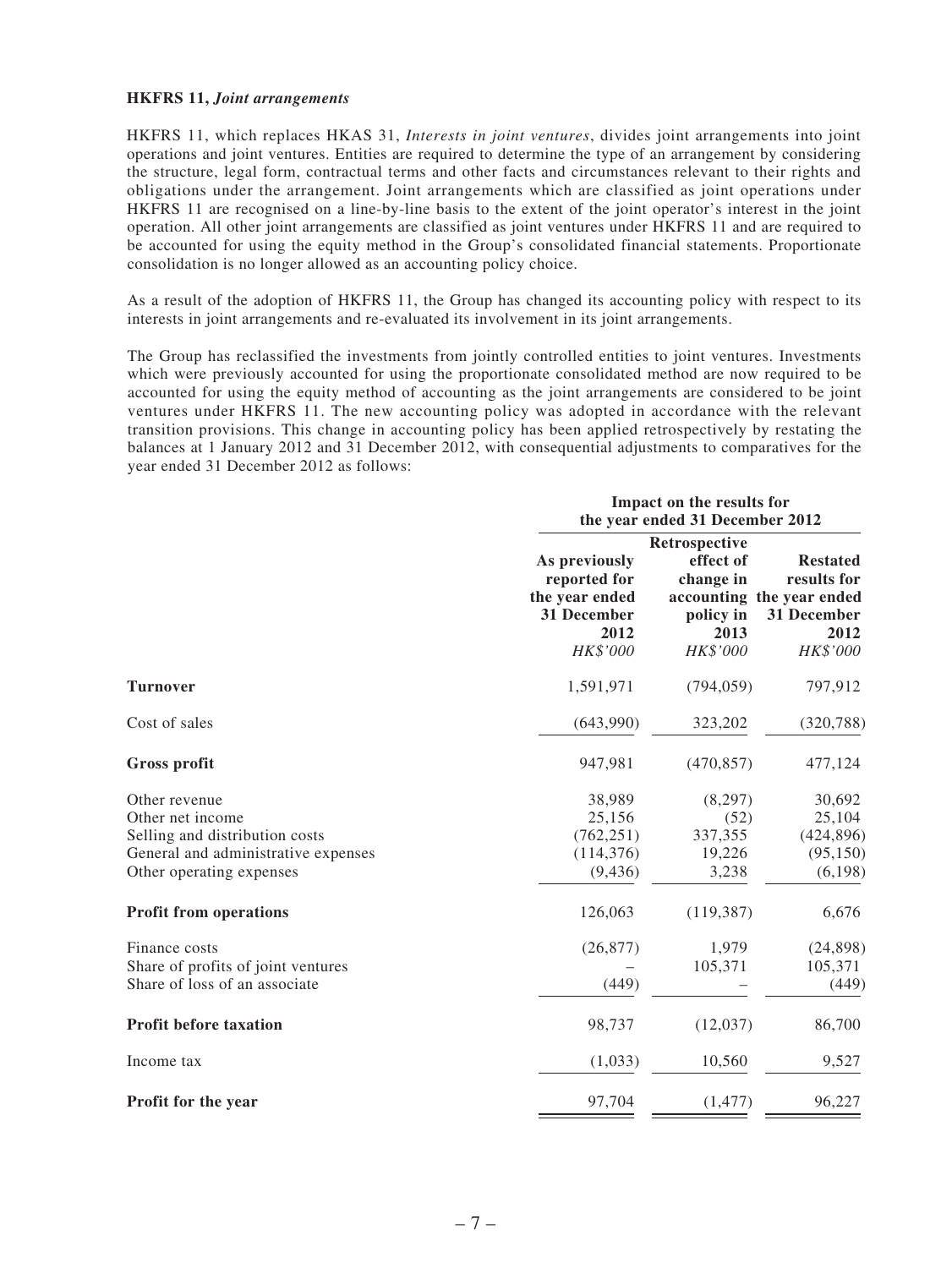|                                                                    | Impact on the results for<br>the year ended 31 December 2012                       |                                                                          |                                                                                                |  |  |
|--------------------------------------------------------------------|------------------------------------------------------------------------------------|--------------------------------------------------------------------------|------------------------------------------------------------------------------------------------|--|--|
|                                                                    | As previously<br>reported for<br>the year ended<br>31 December<br>2012<br>HK\$'000 | Retrospective<br>effect of<br>change in<br>policy in<br>2013<br>HK\$'000 | <b>Restated</b><br>results for<br>accounting the year ended<br>31 December<br>2012<br>HK\$'000 |  |  |
| Attributable to:                                                   |                                                                                    |                                                                          |                                                                                                |  |  |
| Equity holders of the Company<br>Non-controlling interests         | 95,987<br>1,717                                                                    | (1, 477)                                                                 | 95,987<br>240                                                                                  |  |  |
| Profit for the year                                                | 97,704                                                                             | (1, 477)                                                                 | 96,227                                                                                         |  |  |
| <b>Earnings per share</b>                                          |                                                                                    |                                                                          |                                                                                                |  |  |
| <b>Basic</b>                                                       | 3.58 cents                                                                         |                                                                          | 3.58 cents                                                                                     |  |  |
| Diluted                                                            | 3.58 cents                                                                         |                                                                          | 3.58 cents                                                                                     |  |  |
| Profit for the year                                                | 97,704                                                                             | (1, 477)                                                                 | 96,227                                                                                         |  |  |
| Other comprehensive income for the year:                           |                                                                                    |                                                                          |                                                                                                |  |  |
| Items that may be reclassified subsequently to<br>profit or loss:  |                                                                                    |                                                                          |                                                                                                |  |  |
| Exchange differences on translation of financial<br>statements of: |                                                                                    |                                                                          |                                                                                                |  |  |
| — overseas subsidiaries<br>— overseas joint ventures               | 6,467<br>17,328                                                                    | (232)                                                                    | 6,467<br>17,096                                                                                |  |  |
|                                                                    | 23,795                                                                             | (232)                                                                    | 23,563                                                                                         |  |  |
| Total comprehensive income for the year                            | 121,499                                                                            | (1,709)                                                                  | 119,790                                                                                        |  |  |
| Total comprehensive income attributable to:                        |                                                                                    |                                                                          |                                                                                                |  |  |
| Equity holders of the Company<br>Non-controlling interests         | 119,639<br>1,860                                                                   | (107)<br>(1,602)                                                         | 119,532<br>258                                                                                 |  |  |
| Total comprehensive income for the year                            | 121,499                                                                            | (1,709)                                                                  | 119,790                                                                                        |  |  |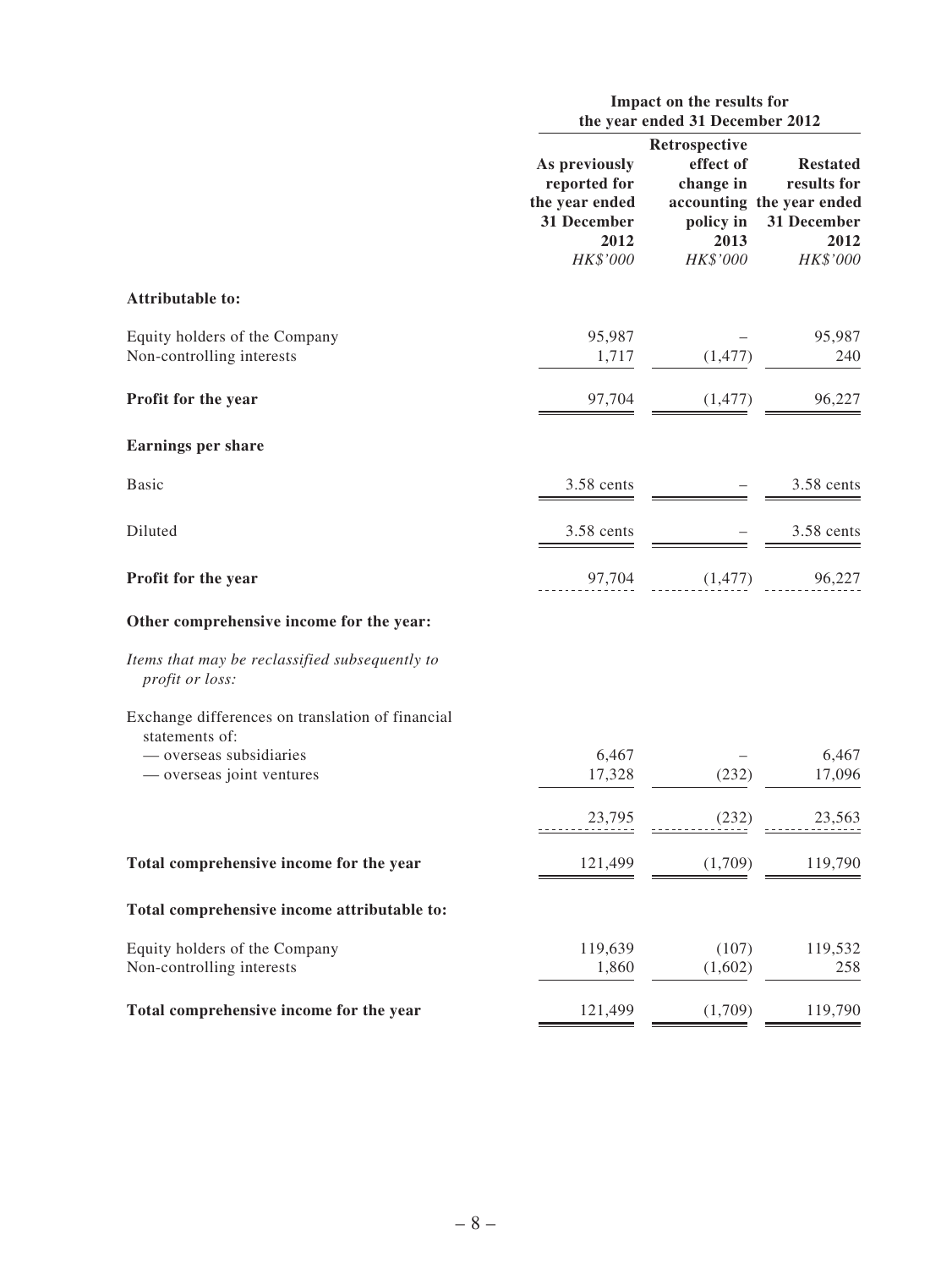|                                              | Impact on the financial position<br>as at 31 December 2012         |                                                          |                                                                     |  |  |
|----------------------------------------------|--------------------------------------------------------------------|----------------------------------------------------------|---------------------------------------------------------------------|--|--|
|                                              |                                                                    | Retrospective<br>effect of                               |                                                                     |  |  |
|                                              | As previously<br>reported as at<br>31 December<br>2012<br>HK\$'000 | change in<br>accounting<br>policy in<br>2013<br>HK\$'000 | <b>Restated</b><br>balance as at<br>31 December<br>2012<br>HK\$'000 |  |  |
| <b>Non-current assets</b>                    |                                                                    |                                                          |                                                                     |  |  |
| Fixed assets<br>Interests in joint ventures  | 1,413,351                                                          | (369, 439)<br>371,132                                    | 1,043,912<br>371,132                                                |  |  |
| Interest in an associate                     | 6,876                                                              |                                                          | 6,876                                                               |  |  |
| Other receivables, deposits and prepayments  | 193,886                                                            | (49, 654)                                                | 144,232                                                             |  |  |
| Club memberships                             | 2,490                                                              |                                                          | 2,490                                                               |  |  |
| Trademark                                    | 79,785                                                             |                                                          | 79,785                                                              |  |  |
| Goodwill                                     | 73,658                                                             |                                                          | 73,658                                                              |  |  |
| Deferred tax assets                          | 22,547                                                             | (312)                                                    | 22,235                                                              |  |  |
| Pledged bank deposits                        | 69,296                                                             | (22, 446)                                                | 46,850                                                              |  |  |
|                                              | 1,861,889                                                          | (70, 719)                                                | 1,791,170                                                           |  |  |
| <b>Current assets</b>                        |                                                                    |                                                          |                                                                     |  |  |
| Inventories                                  | 5,789                                                              | (2,163)                                                  | 3,626                                                               |  |  |
| Film rights                                  | 59,081                                                             | (1,010)                                                  | 58,071                                                              |  |  |
| Trade receivables                            | 112,120                                                            | (29,064)                                                 | 83,056                                                              |  |  |
| Other receivables, deposits and prepayments  | 156,576                                                            | (14,328)                                                 | 142,248                                                             |  |  |
| Deposits and cash                            | 729,261                                                            | (154, 230)                                               | 575,031                                                             |  |  |
|                                              | 1,062,827                                                          | (200, 795)                                               | 862,032                                                             |  |  |
| <b>Current liabilities</b>                   |                                                                    |                                                          |                                                                     |  |  |
| <b>Bank</b> loans                            | 323,204                                                            | (38, 106)                                                | 285,098                                                             |  |  |
| Trade payables                               | 165,647                                                            | (70, 372)                                                | 95,275                                                              |  |  |
| Other payables and accrued charges           | 211,671                                                            | (49, 425)                                                | 162,246                                                             |  |  |
| Deferred revenue                             | 178,439                                                            | (71, 722)                                                | 106,717                                                             |  |  |
| Obligations under finance leases             | 4,905                                                              |                                                          | 4,905                                                               |  |  |
| Taxation payable                             | 21,221                                                             | (13, 322)                                                | 7,899                                                               |  |  |
|                                              | 905,087                                                            | (242, 947)                                               | 662,140                                                             |  |  |
| Net current assets                           | $\frac{157,740}{1}$                                                | 42,152                                                   | <u>199,892</u><br>-----------                                       |  |  |
| <b>Total assets less current liabilities</b> | 2,019,629                                                          | (28, 567)                                                | 1,991,062                                                           |  |  |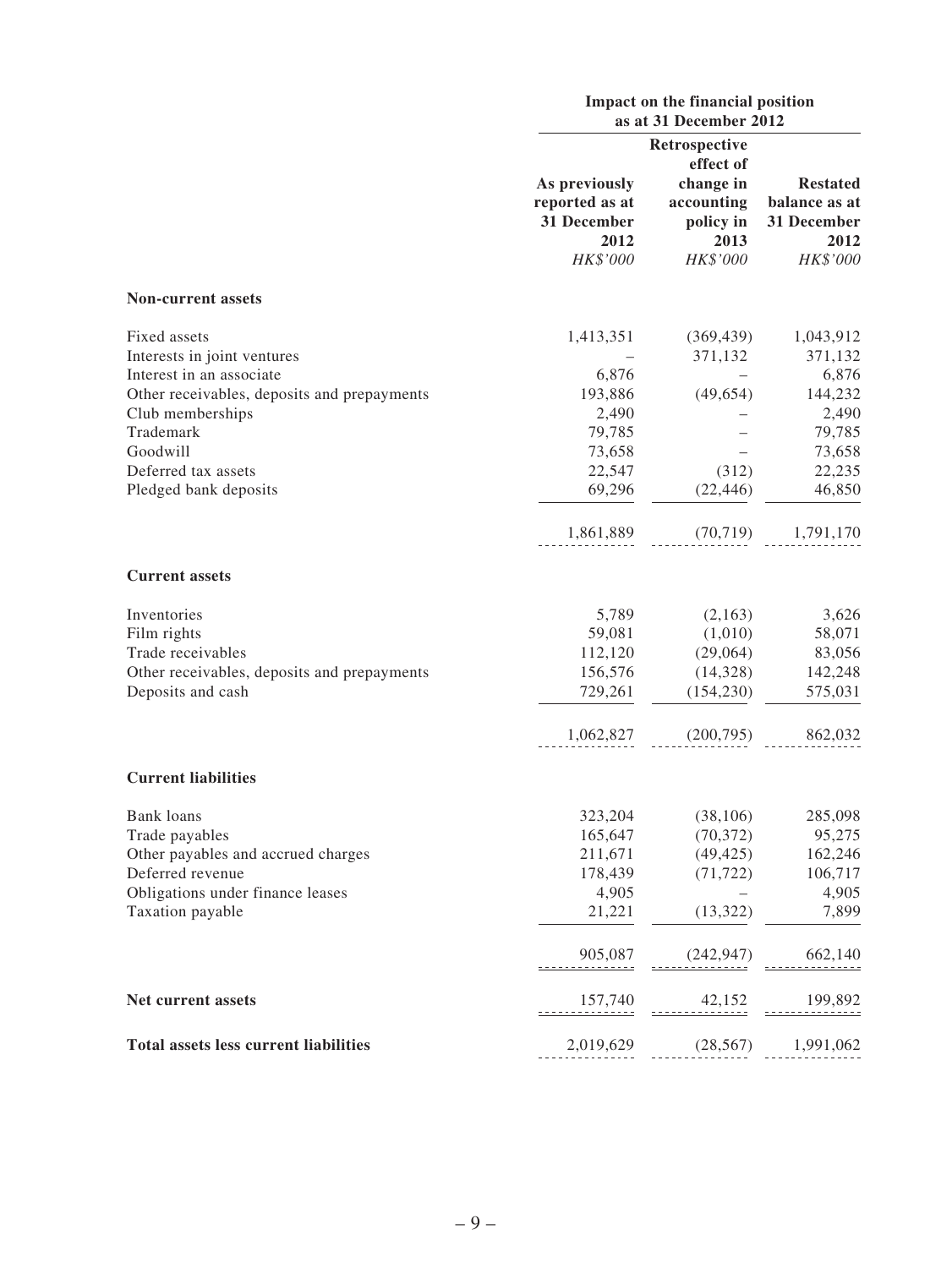|                                     | Impact on the financial position<br>as at 31 December 2012 |                                              |                                      |  |  |
|-------------------------------------|------------------------------------------------------------|----------------------------------------------|--------------------------------------|--|--|
|                                     | As previously                                              | <b>Restated</b>                              |                                      |  |  |
|                                     | reported as at<br>31 December<br>2012                      | change in<br>accounting<br>policy in<br>2013 | balance as at<br>31 December<br>2012 |  |  |
|                                     | HK\$'000                                                   | HK\$'000                                     | HK\$'000                             |  |  |
| <b>Non-current liabilities</b>      |                                                            |                                              |                                      |  |  |
| Bank loans                          | 325,354                                                    |                                              | 325,354                              |  |  |
| Deposits received                   | 8,830                                                      | (8, 830)                                     |                                      |  |  |
| Obligations under finance leases    | 12,356                                                     |                                              | 12,356                               |  |  |
| Deferred tax liabilities            | 28,478                                                     | (16, 366)                                    | 12,112                               |  |  |
|                                     | 375,018                                                    | (25, 196)                                    | 349,822                              |  |  |
| <b>NET ASSETS</b>                   | 1,644,611                                                  | (3,371)                                      | 1,641,240                            |  |  |
| <b>Capital and reserves</b>         |                                                            |                                              |                                      |  |  |
| Share capital                       | 267,982                                                    |                                              | 267,982                              |  |  |
| Reserves                            | 1,366,111                                                  |                                              | 1,366,111                            |  |  |
| Total equity attributable to equity |                                                            |                                              |                                      |  |  |
| holders of the Company              | 1,634,093                                                  |                                              | 1,634,093                            |  |  |
| Non-controlling interests           | 10,518                                                     | (3,371)                                      | 7,147                                |  |  |
| <b>TOTAL EQUITY</b>                 | 1,644,611                                                  | (3,371)                                      | 1,641,240                            |  |  |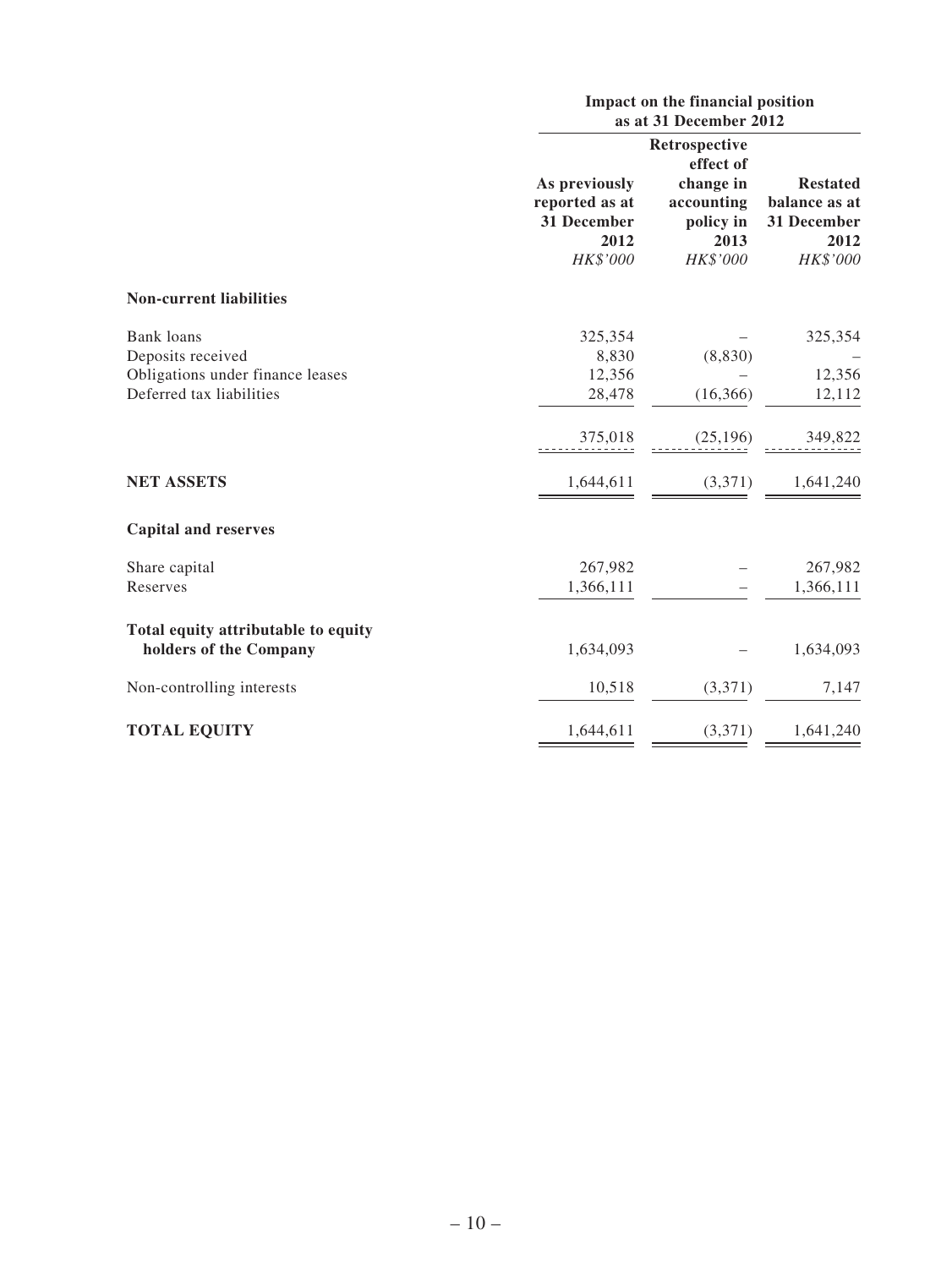|                                                                                     | Impact on the financial position<br>as at 1 January 2012         |                                                                       |                                                                   |  |  |
|-------------------------------------------------------------------------------------|------------------------------------------------------------------|-----------------------------------------------------------------------|-------------------------------------------------------------------|--|--|
|                                                                                     |                                                                  | Retrospective                                                         |                                                                   |  |  |
|                                                                                     | As previously<br>reported as at<br>1 January<br>2012<br>HK\$'000 | effect of<br>change in<br>accounting<br>policy in<br>2013<br>HK\$'000 | <b>Restated</b><br>balance as at<br>1 January<br>2012<br>HK\$'000 |  |  |
| <b>Non-current assets</b>                                                           |                                                                  |                                                                       |                                                                   |  |  |
| Fixed assets<br>Interests in joint ventures                                         | 1,206,446                                                        | (357, 818)<br>299,152                                                 | 848,628<br>299,152                                                |  |  |
| Available-for-sale equity securities<br>Other receivables, deposits and prepayments | 149<br>135,103                                                   | (149)<br>(47,085)                                                     | 88,018                                                            |  |  |
| Club memberships<br>Trademark<br>Goodwill                                           | 2,490<br>79,785<br>73,658                                        |                                                                       | 2,490<br>79,785<br>73,658                                         |  |  |
| Deferred tax assets<br>Pledged bank deposits                                        | 7,335<br>48,010                                                  | (388)<br>(26, 165)                                                    | 6,947<br>21,845                                                   |  |  |
|                                                                                     | 1,552,976                                                        | (132, 453)                                                            | 1,420,523                                                         |  |  |
| <b>Current assets</b>                                                               |                                                                  |                                                                       |                                                                   |  |  |
| Inventories<br>Available-for-sale equity securities                                 | 6,137<br>20,000                                                  | (2,239)                                                               | 3,898<br>20,000                                                   |  |  |
| Film rights<br>Trade receivables<br>Other receivables, deposits and prepayments     | 68,640<br>84,226<br>133,243                                      | (1,277)<br>(20,005)<br>(11,625)                                       | 67,363<br>64,221<br>121,618                                       |  |  |
| Deposits and cash                                                                   | 705,664                                                          | (98, 776)                                                             | 606,888                                                           |  |  |
|                                                                                     | 1,017,910                                                        | (133, 922)                                                            | 883,988                                                           |  |  |
| <b>Current liabilities</b>                                                          |                                                                  |                                                                       |                                                                   |  |  |
| <b>Bank</b> loans<br>Trade payables                                                 | 127,252<br>120,205                                               | (58, 785)<br>(52, 304)                                                | 68,467<br>67,901                                                  |  |  |
| Other payables and accrued charges<br>Deferred revenue                              | 205,920<br>153,199                                               | (48, 758)<br>(61, 837)                                                | 157,162<br>91,362                                                 |  |  |
| Taxation payable                                                                    | 29,778                                                           | (15,346)                                                              | 14,432                                                            |  |  |
|                                                                                     | 636,354                                                          | (237,030)                                                             | 399,324                                                           |  |  |
| Net current assets                                                                  | 381,556                                                          | 103,108                                                               | 484,664                                                           |  |  |
| <b>Total assets less current liabilities</b>                                        | 1,934,532                                                        | (29, 345)                                                             | 1,905,187                                                         |  |  |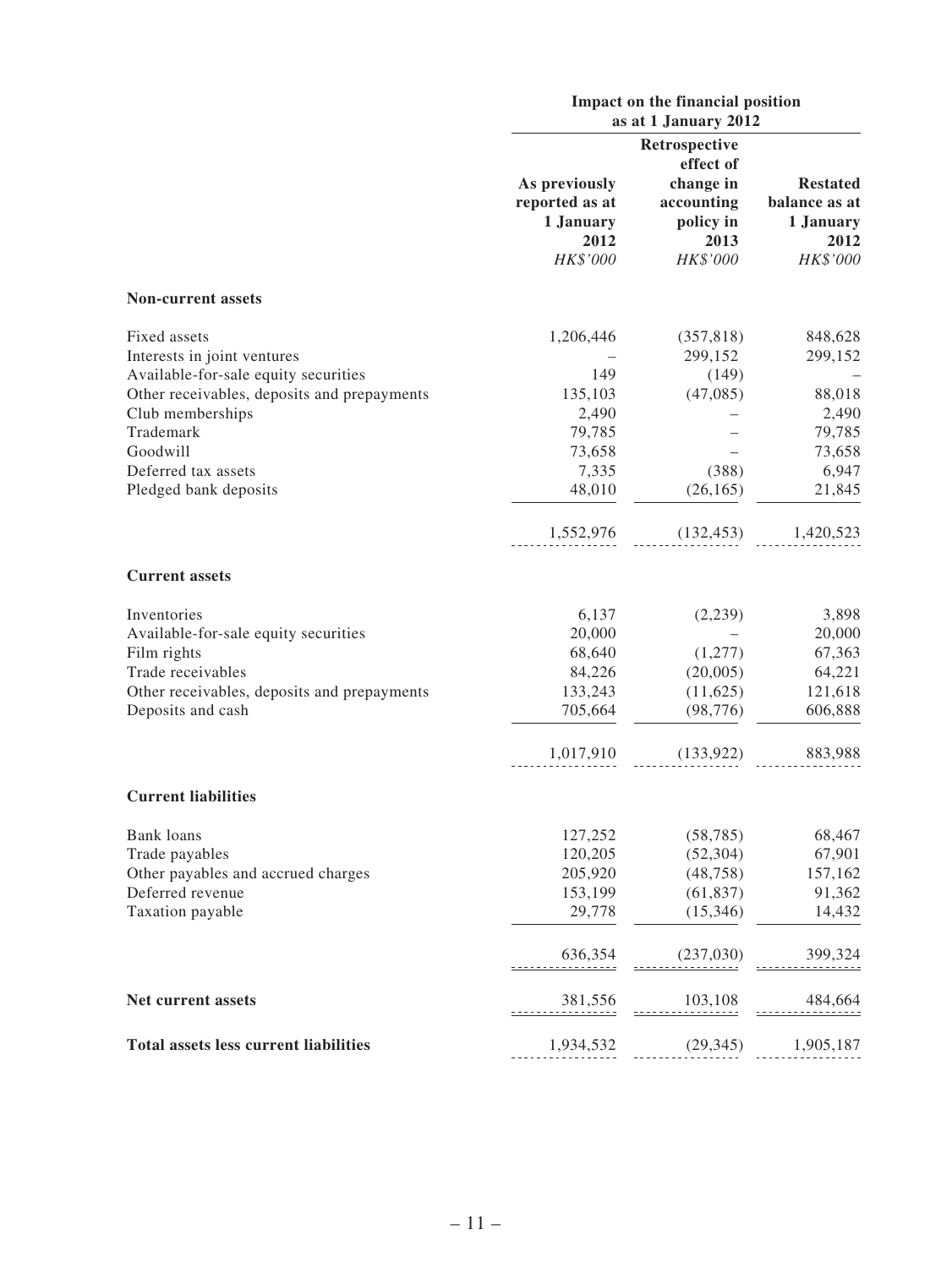|                                                                    |                                                                  | Impact on the financial position<br>as at 1 January 2012 |                                                                   |  |  |  |
|--------------------------------------------------------------------|------------------------------------------------------------------|----------------------------------------------------------|-------------------------------------------------------------------|--|--|--|
|                                                                    |                                                                  | Retrospective<br>effect of                               |                                                                   |  |  |  |
|                                                                    | As previously<br>reported as at<br>1 January<br>2012<br>HK\$'000 | change in<br>accounting<br>policy in<br>2013<br>HK\$'000 | <b>Restated</b><br>balance as at<br>1 January<br>2012<br>HK\$'000 |  |  |  |
| <b>Non-current liabilities</b>                                     |                                                                  |                                                          |                                                                   |  |  |  |
| <b>Bank</b> loans<br>Deposits received<br>Deferred tax liabilities | 376,345<br>9,891<br>24,713                                       | (9,891)<br>(16,711)                                      | 376,345<br>8,002                                                  |  |  |  |
|                                                                    | 410,949                                                          | (26,602)                                                 | 384,347                                                           |  |  |  |
| <b>NET ASSETS</b>                                                  | 1,523,583                                                        | (2,743)                                                  | 1,520,840                                                         |  |  |  |
| <b>Capital and reserves</b>                                        |                                                                  |                                                          |                                                                   |  |  |  |
| Share capital<br>Reserves                                          | 268,419<br>1,245,425                                             | 107                                                      | 268,419<br>1,245,532                                              |  |  |  |
| Total equity attributable to equity<br>holders of the Company      | 1,513,844                                                        | 107                                                      | 1,513,951                                                         |  |  |  |
| Non-controlling interests                                          | 9,739                                                            | (2,850)                                                  | 6,889                                                             |  |  |  |
| <b>TOTAL EQUITY</b>                                                | 1,523,583                                                        | (2,743)                                                  | 1,520,840                                                         |  |  |  |

#### **HKFRS 12,** *Disclosure of interests in other entities*

HKFRS 12 brings together into a single standard all the disclosure requirements relevant to an entity's interests in subsidiaries, joint arrangements, associates and unconsolidated structured entities. The disclosures required by HKFRS 12 are generally more extensive than those previously required by the respective standards. To the extent that the requirements are applicable to the Group, the Group has provided these disclosures in the notes to the Group's consolidated financial statements.

#### **HKFRS 13,** *Fair value measurement*

HKFRS 13 replaces existing guidance in individual HKFRSs with a single source of fair value measurement guidance. HKFRS 13 also contains extensive disclosure requirements about fair value measurements for both financial instruments and non-financial instruments. To the extent that the requirements are applicable to the Group, the Group has provided these disclosures in the notes to the Group's consolidated financial statements. The adoption of HKFRS 13 does not have any material impact on the fair value measurements of the Group's assets and liabilities.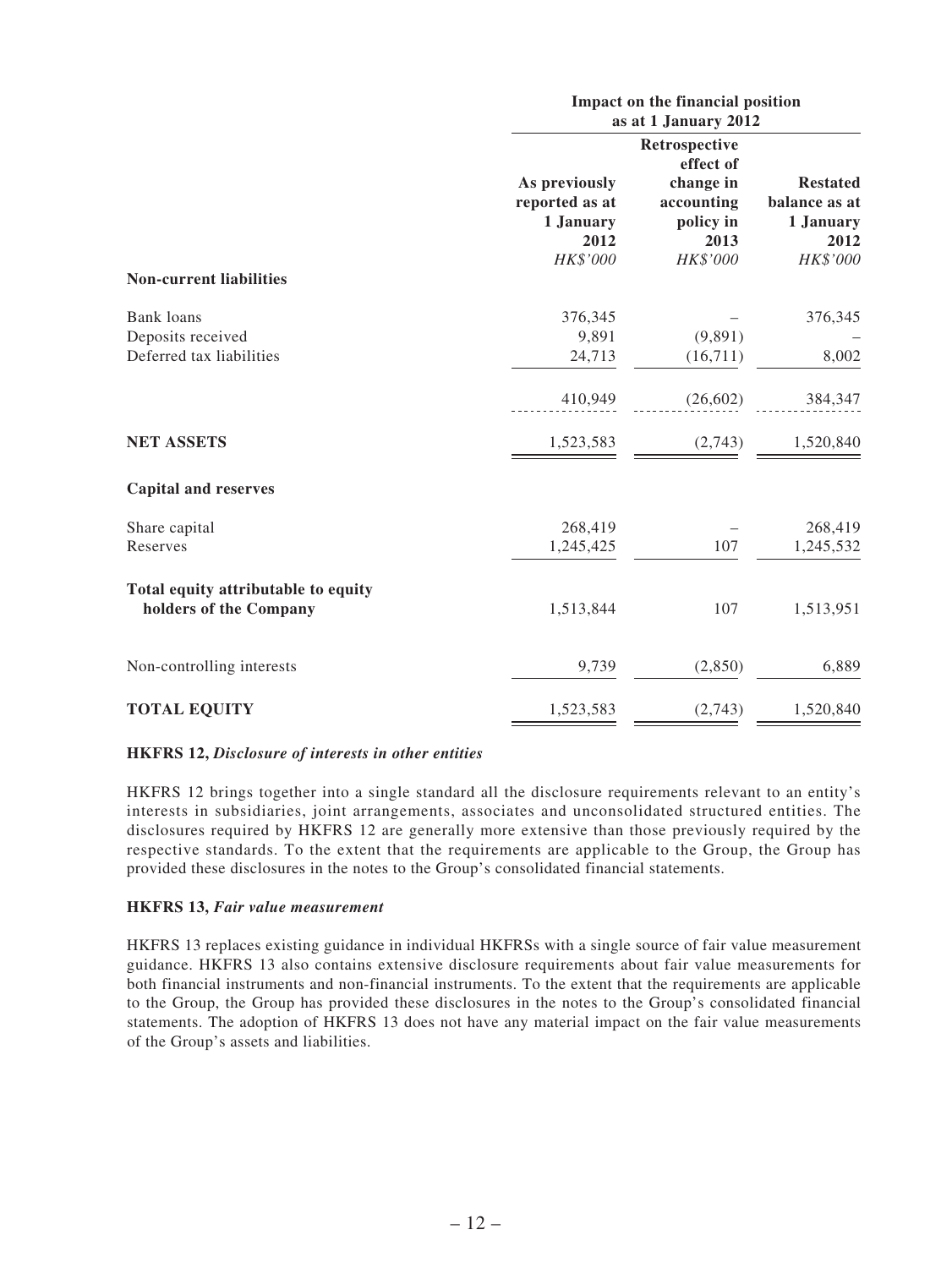#### **3 SEGMENT REPORTING**

The Group manages its businesses by geography. In a manner consistent with the way in which information is reported internally to the Group's most senior executive management for the purposes of resources allocation and performance assessment, the Group has presented the following reportable segments. No operating segments have been aggregated to form the reportable segments, which are as follows:

- Hong Kong
- Mainland China
- **Taiwan**
- Singapore

The results of the Group's revenue from external customers for entities located in Hong Kong, Mainland China, Taiwan and Singapore are set out in the table below.

Each of the above reportable segments primarily derive their revenue from film exhibition, film and video distribution, film and television programme production, provision of advertising and consultancy services. The reportable segments, Taiwan and Singapore, represent the performance of the joint ventures operating in Taiwan and Singapore, respectively. For the purposes of assessing segment performance and allocating resources between segments, the Group's senior executive management monitors the revenue and results attributable to each reportable segment on the following bases:

#### **Segment revenue and results**

Revenue is allocated to the reporting segment based on the local entities' location of external customers. Expenses are allocated to the reportable segments with reference to sales generated by those segments and the expenses incurred by those geographical locations or which otherwise arise from the depreciation and amortisation of assets attributable to those segments.

The measure used for reporting segment profit is operating profit after taxation.

In addition to receiving segment information concerning operating profit after taxation, management is provided with segment information concerning revenue.

Management evaluates performance primarily based on operating profit including the share of results of joint ventures of each segment. Intra-segment pricing is generally determined on an arm's length basis.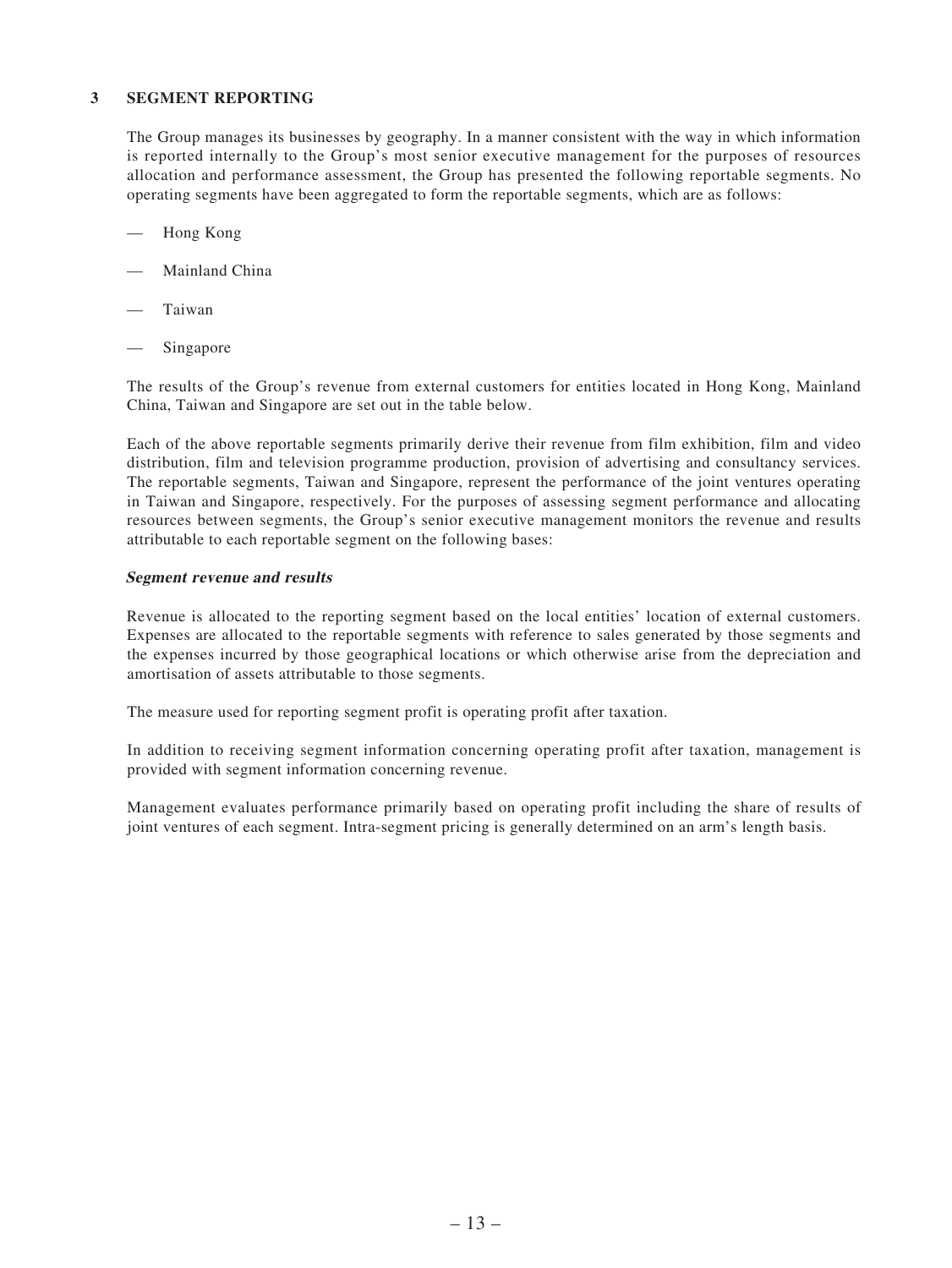Segment information regarding the Group's revenue and results by geographical market is presented below:

|                                                                                                                                                | <b>Hong Kong</b>           |                            | <b>Mainland China</b>   |                  | Taiwan                  |                   | Singapore               |                   | Consolidated                                    |                                                |
|------------------------------------------------------------------------------------------------------------------------------------------------|----------------------------|----------------------------|-------------------------|------------------|-------------------------|-------------------|-------------------------|-------------------|-------------------------------------------------|------------------------------------------------|
|                                                                                                                                                | 2013<br><b>HK\$'000</b>    | 2012<br>HK\$'000           | 2013<br><b>HK\$'000</b> | 2012<br>HK\$'000 | 2013<br><b>HK\$'000</b> | 2012<br>HK\$'000  | 2013<br><b>HK\$'000</b> | 2012<br>HK\$'000  | 2013<br><b>HK\$'000</b>                         | 2012<br>HK\$'000<br>(Restated)                 |
| <b>Segment revenue</b>                                                                                                                         |                            |                            |                         |                  |                         |                   |                         |                   |                                                 |                                                |
| Revenue from external customers<br>$-$ Exhibition<br>- Distribution and production<br>— Corporate                                              | 176,106<br>74,712<br>1,252 | 223,492<br>73,529<br>2,314 | 674,698<br>41,074       | 524,773<br>6,120 | 457,088<br>4,110        | 430,096<br>11,801 | 399,735<br>9,345        | 362,981<br>14,917 | 1,707,627<br>129,241<br>1,252                   | 1,541,342<br>106,367<br>2,314                  |
| Reportable segment revenue                                                                                                                     | 252,070                    | 299,335                    | 715,772                 | 530,893          | 461,198                 | 441,897           | 409,080                 | 377,898           | 1,838,120                                       | 1,650,023                                      |
| Reportable segment profit after<br>taxation                                                                                                    | 49,569                     | 37,482                     | 3,563                   | 3,863            | 33,717                  | 46,419            | 53,262                  | 55,140            | 140,111                                         | 142,904                                        |
| <b>Reconciliation — Revenue</b>                                                                                                                |                            |                            |                         |                  |                         |                   |                         |                   |                                                 |                                                |
| Reportable segment revenue<br>Share of revenue from joint ventures in Taiwan and Singapore<br>Elimination of intra-segmental revenue<br>Others |                            |                            |                         |                  |                         |                   |                         |                   | 1,838,120<br>(870, 278)<br>(5,920)<br>(32, 588) | 1,650,023<br>(819,795)<br>(4,018)<br>(28, 298) |
|                                                                                                                                                |                            |                            |                         |                  |                         |                   |                         |                   | 929,334                                         | 797,912                                        |
| Reconciliation — Profit before taxation                                                                                                        |                            |                            |                         |                  |                         |                   |                         |                   |                                                 |                                                |
| Reportable profit after taxation from external customers<br>Unallocated operating expenses, net<br>Non-controlling interests<br>Income tax     |                            |                            |                         |                  |                         |                   |                         |                   | 140,111<br>(25, 125)<br>191<br>1,230            | 142,904<br>(46, 917)<br>240<br>(9,527)         |
| <b>Profit before taxation</b>                                                                                                                  |                            |                            |                         |                  |                         |                   |                         |                   | 116,407                                         | 86,700                                         |

#### **4 PROFIT BEFORE TAXATION**

Profit before taxation is arrived at after charging/(crediting):

|     |                                                                        | 2013<br><b>HK\$'000</b> | 2012<br>HK\$'000<br>(Restated) |
|-----|------------------------------------------------------------------------|-------------------------|--------------------------------|
| (a) | <b>Finance costs</b>                                                   |                         |                                |
|     | Interest on bank loans wholly repayable                                |                         |                                |
|     | — within five years                                                    | 16,346                  | 17,257                         |
|     | — after five years                                                     | 30,222                  | 15,818                         |
|     |                                                                        | 46,568                  | 33,075                         |
|     | Finance charges on obligations under finance leases                    | 2,136                   | 494                            |
|     | Other ancillary borrowing costs                                        | 6,174                   | 4,329                          |
|     | Total finance costs on financial liabilities not at fair value through |                         |                                |
|     | profit or loss                                                         | 54,878                  | 37,898                         |
|     | Less: Finance costs capitalised into leasehold improvements*           | (7,500)                 | (13,000)                       |
|     |                                                                        | 47,378                  | 24,898                         |
|     |                                                                        |                         |                                |

\* The finance costs have been capitalised at rates ranging from 6.55% to 7.86% per annum (2012: 5.25% to 8.46% per annum).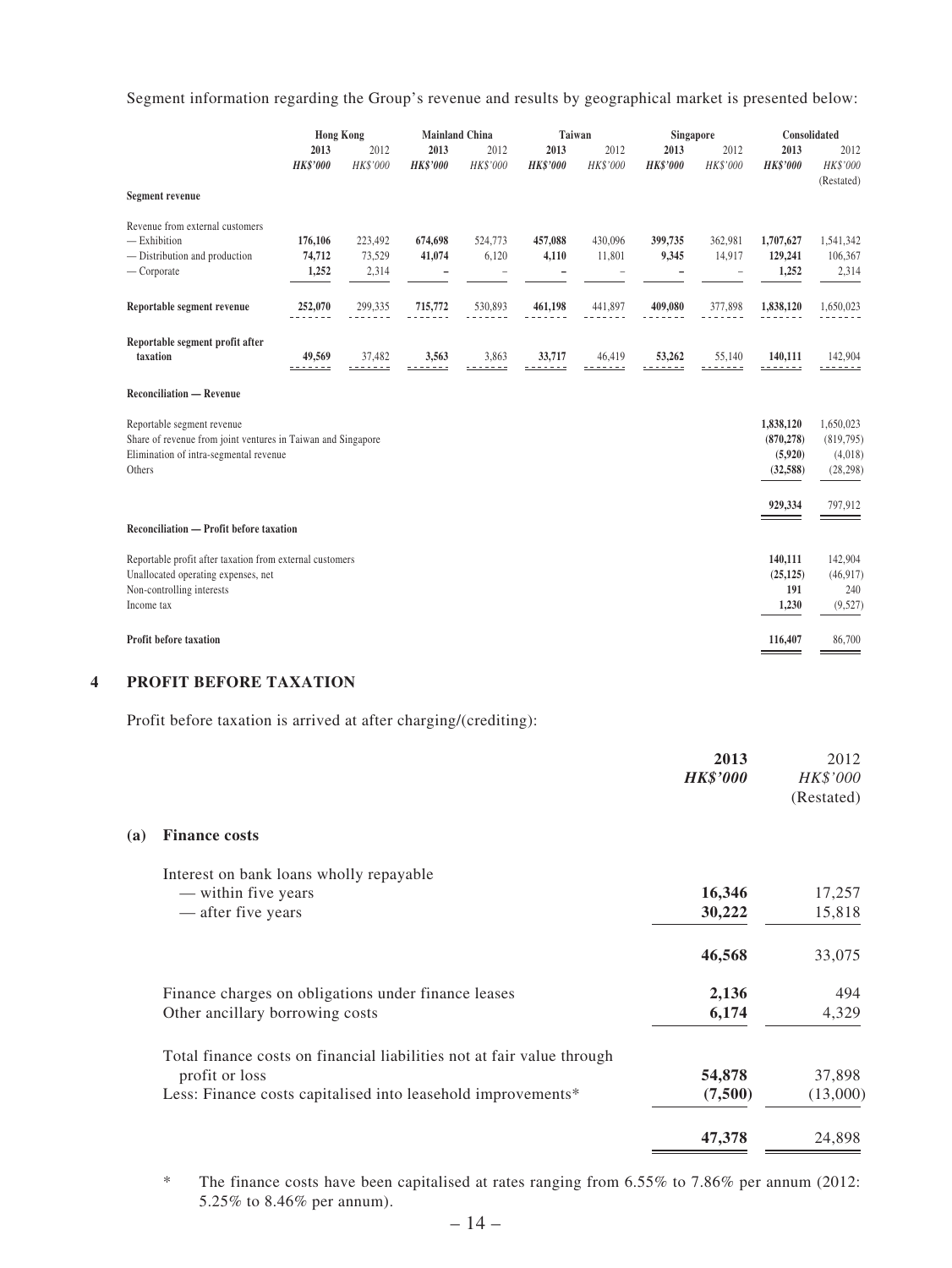| Other items<br>(b)<br>Cost of inventories<br>27,566<br>311,872<br>Cost of services provided | 2012<br><b>HK\$'000</b><br>(Restated) |
|---------------------------------------------------------------------------------------------|---------------------------------------|
|                                                                                             |                                       |
|                                                                                             | 18,535                                |
|                                                                                             | 271,320                               |
| Depreciation of fixed assets<br>107,948                                                     | 80,123                                |
| Amortisation of film rights<br>25,302                                                       | 30,933                                |
| Auditors' remuneration<br>3,005                                                             | 2,758                                 |
| Operating lease charges in respect of land and buildings                                    |                                       |
| 133,472<br>— minimum lease payments                                                         | 103,645                               |
| 21,098<br>— contingent rentals                                                              | 20,028                                |
| 1,121<br>Loss on disposals of property, plant and equipment                                 | 71                                    |
| (150)<br>Gain on disposals of available-for-sale equity securities                          | (7,911)                               |
| (7,786)<br>Rental income less direct outgoings                                              | (3,771)                               |
| Dividend income from a listed investment                                                    | (566)                                 |

#### **(c) Other net income**

The Group has an agreement with a contractor in respect of compensation for delays in construction progress together with punitive damages relating to cinemas in Mainland China. For the year ended 31 December 2013, in addition to reimbursement of expenses of HK\$12,866,000 (2012: HK\$28,870,000), an amount of HK\$5,894,000 (2012: HK\$12,491,000) representing compensation as punitive damages was recorded as other net income.

### **5 INCOME TAX IN THE CONSOLIDATED INCOME STATEMENT**

Taxation in the consolidated income statement represents:

| 2013                                                | 2012       |
|-----------------------------------------------------|------------|
| <b>HK\$'000</b>                                     | HK\$'000   |
|                                                     | (Restated) |
| The Group                                           |            |
| <b>Current income tax</b>                           |            |
| 1,100<br>Provision for Hong Kong tax                |            |
| Provision for overseas tax<br>12,464                | 3,392      |
| Over-provision in respect of prior years<br>(6,066) | (1,796)    |
| 7,498                                               | 1,596      |
| Deferred tax — Overseas                             |            |
| (6, 268)<br>Reversal of temporary differences       | (11, 123)  |
| 1,230                                               | (9,527)    |

The provision for Hong Kong Profits Tax for 2013 is calculated at 16.5% of the estimated assessable profits for the year. No provision was made for Hong Kong Profits Tax for last year as the tax losses brought forward from previous years exceeded the estimated assessable profits for the year.

Taxation for overseas subsidiaries is charged at the appropriate current rates of taxation ruling in the relevant jurisdictions.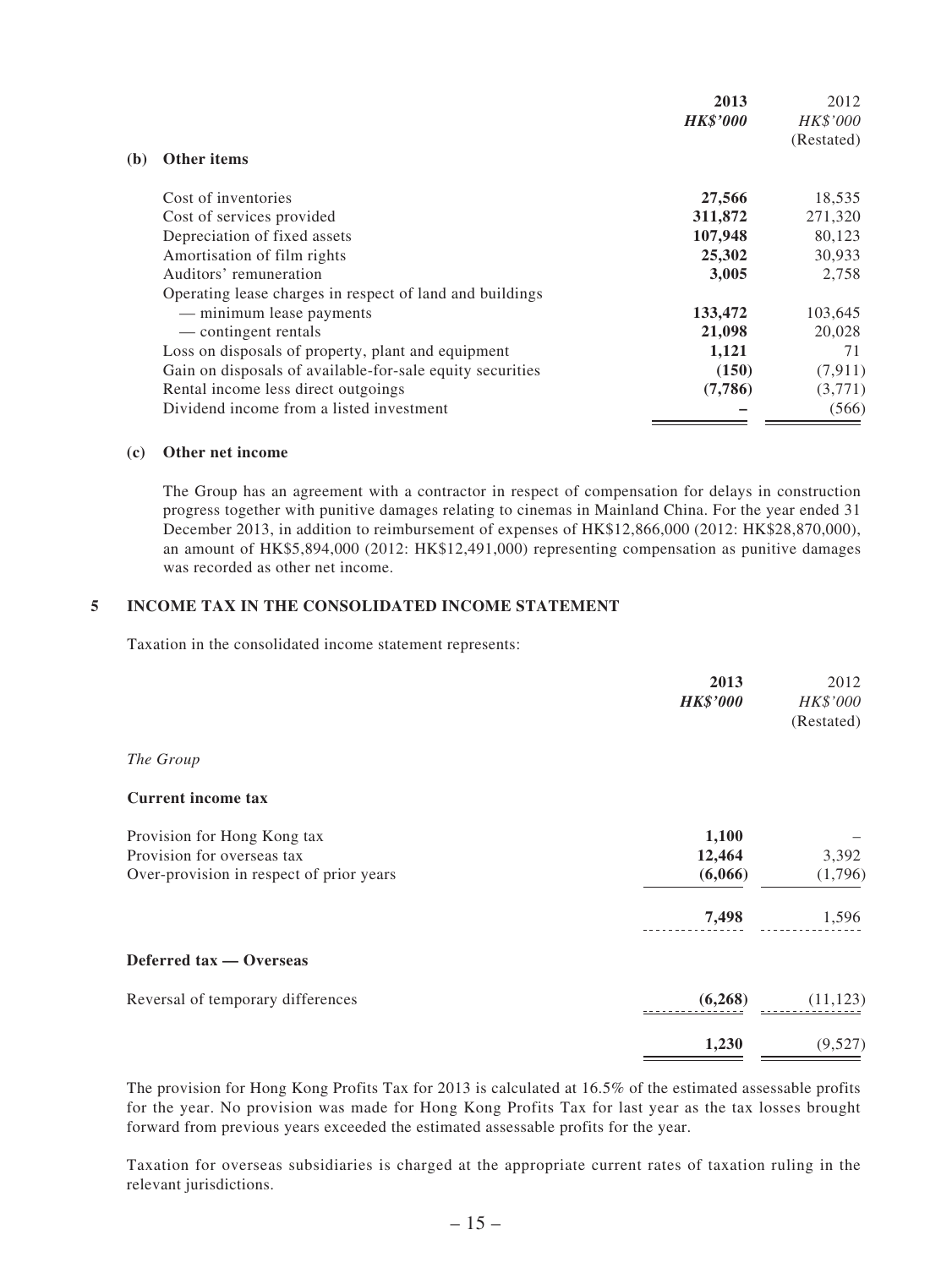#### **6 EARNINGS PER SHARE**

#### **(a) Basic earnings per share**

The calculation of basic earnings per share is based on the profit attributable to equity holders of the Company of HK\$114,986,000 (2012: HK\$95,987,000) and the weighted average number of ordinary shares of 2,679,819,248 (2012: 2,680,372,144), in issue during the year, calculated as follows:

*Weighted average number of ordinary shares (basic and diluted)*

|                                                                                  | 2013 | 2012                                       |
|----------------------------------------------------------------------------------|------|--------------------------------------------|
| Issued ordinary shares at 1 January<br>Effect of shares repurchased              |      | 2,679,819,248 2,684,194,248<br>(3,822,104) |
| Weighted average number of ordinary shares (basic and diluted)<br>at 31 December |      | 2,679,819,248 2,680,372,144                |

#### **(b) Diluted earnings per share**

There were no diluted potential shares in existence during the years ended 31 December 2013 and 2012.

#### **7 TRADE RECEIVABLES**

As of the end of the reporting period, the ageing analysis of trade receivables based on the invoice date and net of allowance for doubtful debts, is as follows:

#### **The Group**

|                | 2013<br><b>HK\$'000</b> | 2012<br>HK\$'000<br>(Restated) |
|----------------|-------------------------|--------------------------------|
| Within 1 month | 107,178                 | 27,751                         |
| 1 to 2 months  | 4,405                   | 45,545                         |
| 2 to 3 months  | 3,559                   | 1,817                          |
| Over 3 months  | 11,444                  | 7,943                          |
|                | 126,586                 | 83,056                         |

The Group usually grants credit periods ranging from one to three months. Each customer has a credit limit and overdue balances are regularly reviewed by management.

In view of the aforementioned and the fact that the Group's trade receivables relate to a large number of diversified customers, the concentration of credit risk is not considered significant. Trade receivables are non-interest-bearing. The carrying amounts of the trade receivables approximate their fair value.

At 31 December 2013, trade receivables of the Group included amounts totalling HK\$25,464,000 (2012: HK\$5,137,000) due from related companies and amounts totalling of HK\$1,243,000 (2012: HK\$1,090,000) due from a joint venture, which were unsecured, interest-free and recoverable within one year.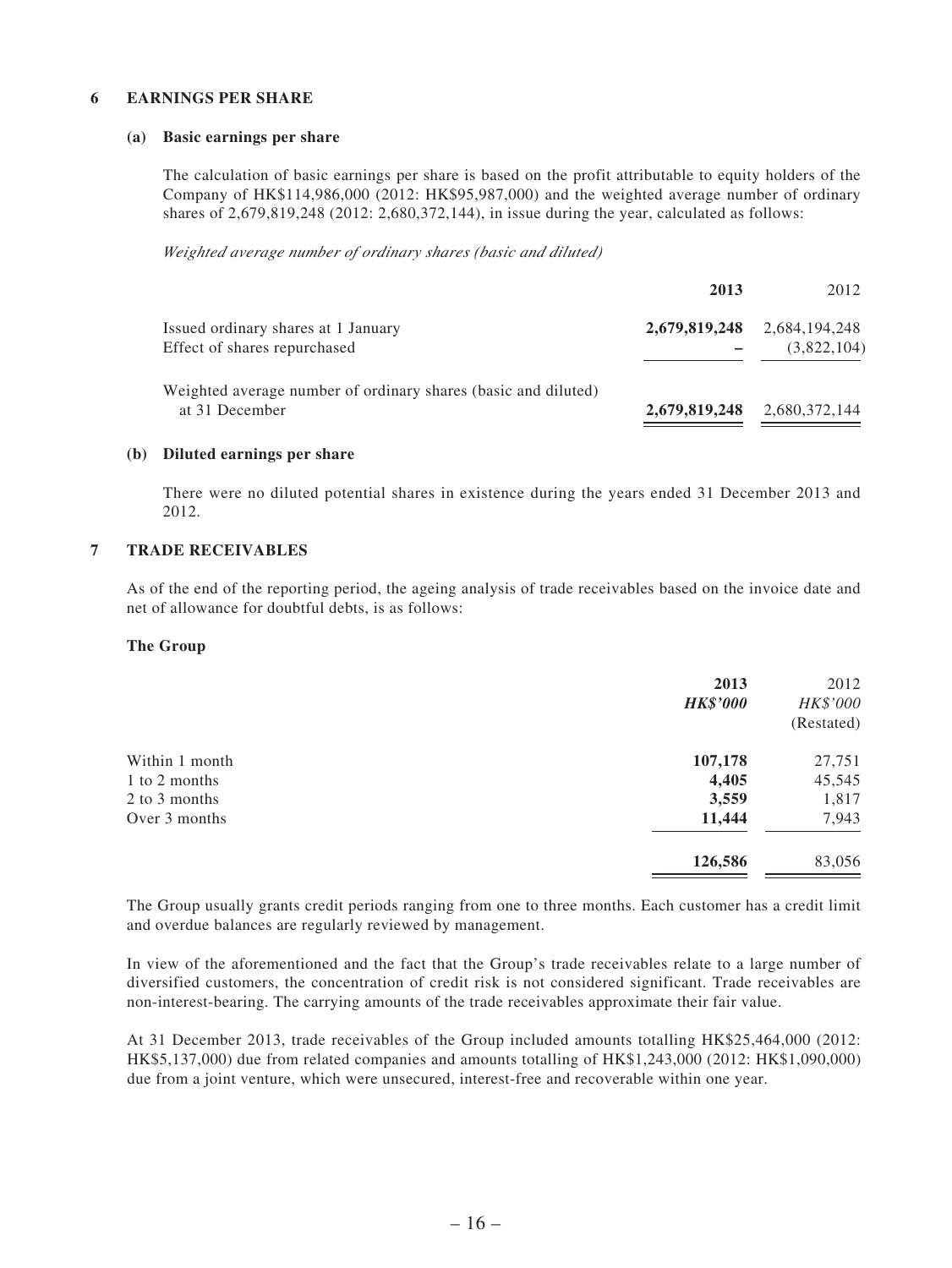### **8 TRADE PAYABLES**

The ageing analysis of trade payables as of the end of the reporting period is as follows:

### **The Group**

|                       | 2013<br><b>HK\$'000</b> | 2012<br>HK\$'000<br>(Restated) |
|-----------------------|-------------------------|--------------------------------|
| Current to 3 months   | 75,545                  | 64,029                         |
| Within 4 to 6 months  | 7,599                   | 14,185                         |
| Within 7 to 12 months | 1,591                   | 1,760                          |
| Over 1 year           | 16,402                  | 15,301                         |
|                       | 101,137                 | 95,275                         |
|                       |                         |                                |

At 31 December 2013, trade payables of the Group included amounts totalling HK\$16,679,000 (2012: HK\$233,000) due to related companies which were unsecured, interest-free and repayable on demand.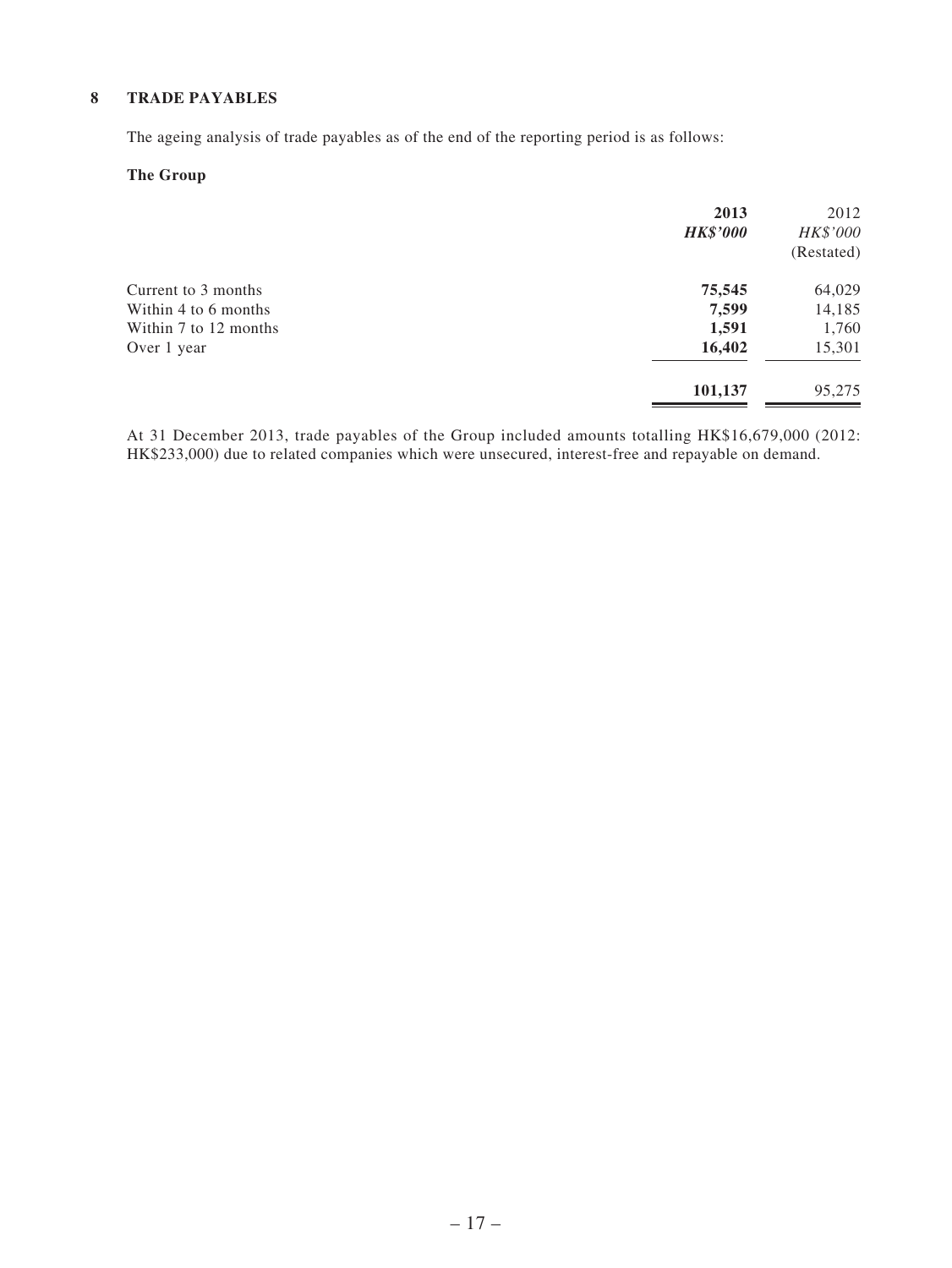# **MANAGEMENT DISCUSSION AND ANALYSIS**

## **CHANGE OF ACCOUNTING POLICY**

Starting from 2013, the adoption of new accounting standard HKFRS 11, *Joint Arrangements*, has changed the Group's accounting for its joint ventures in Taiwan and Singapore, which were accounted for using the proportionate consolidation method in prior periods, to the equity method. Accordingly, the comparative figures have been restated and the financial impact on the consolidated financial statements has been disclosed in note 2.

### **OPERATION AND FINANCIAL REVIEW**

Riding on steady recovery of the global economy as well as satisfactory performance of mature cinemas in our operating territories during the year, the Group showed an impressive growth in 2013. During the year, the Group's profit attributable to equity holders increased 20% to HK\$115 million as compared with last year. The Group's turnover rose by 16% to HK\$929 million and the gross profit margin was maintained at 61% (2012: 60%). Box office receipts of the Group's multiplexes in Mainland China increased 39%. However, box office receipts of Hong Kong's cinemas recorded a decline of 28% when compared to last year due to the closure of GH Mongkok and temporary closure of two cinemas for renovation. The Group's operating EBITDA amounted to HK\$258 million, representing a rise of 44% from HK\$179 million last year. Up to the date of the announcement, the board of directors of a joint venture (Vie Show Cinemas Co. Ltd) has not approved its financial statements for the year ended 31 December 2013 and has not provided written representations in this regard as they need more time to finalise the financial statements. Therefore, the auditor of Vie Show Cinemas Co. Ltd currently was unable to issue an audit opinion in respect of the financial statements.

As at 31 December 2013, the cash and cash equivalents of the Group amounted to HK\$535 million (2012: HK\$575 million). The Group's gearing ratio increased to 30% (2012: 24%). It was mainly due to the increase in the bank borrowings for the Group's development of cinema networks in Mainland China and the purchase of office premises in Hong Kong during the year.

### **BUSINESS REVIEW**

## **Film Exhibition**

During the year, the Group opened 7 cinemas with 48 screens in Mainland China and 1 "the sky" cinema with 5 houses and 1 deluxe "Vivo" house in Hong Kong. As at 31 December 2013, the Group operated 77 cinemas with 574 screens across Mainland China, Hong Kong, Taiwan and Singapore. The Group's cinemas served 40 million guests, compared to 34 million guests last year. Gross box office receipts on a full and aggregated basis, were registered at HK\$2,198 million, representing a gradual growth of 11% from last year. The major Hollywood blockbusters released this year were *Iron Man 3, Fast & Furious 6, Pacific Rim*  and *Marvel's Thor: The Dark World*. The major Chinese-language blockbusters were *Journey to the West: Conquering the Demons (*西遊:降魔篇*)*, *So Young (*致我們終將逝去的青春*)* and *Personal Tailor (*私人訂制*)* in Mainland China, *Unbeatable (*激戰*)* in Hong Kong, *David Loman (*大尾鱸鰻*)* in Taiwan and *Ah Boys to Men: Part 2 (*新兵正傳*2)* in Singapore.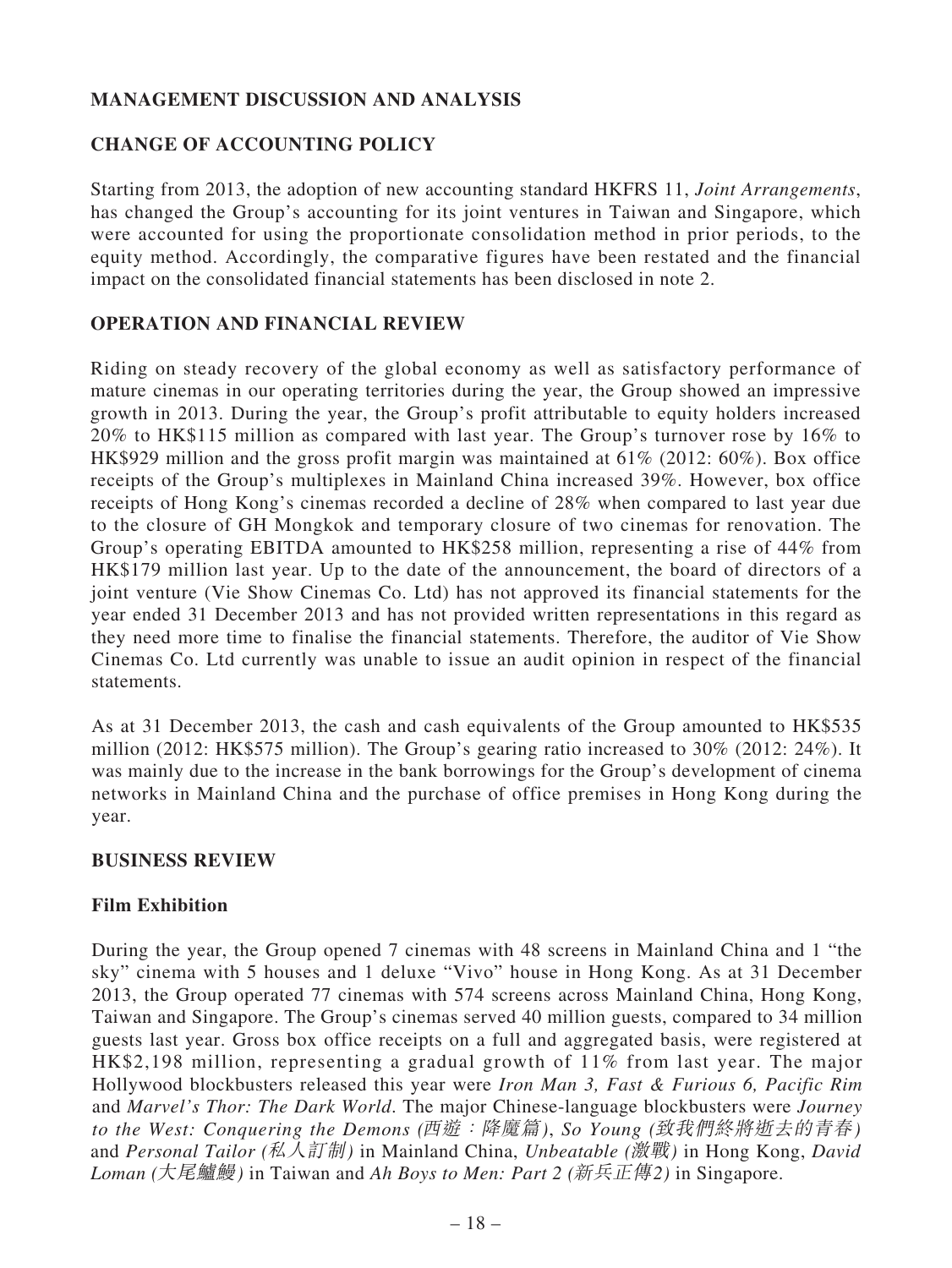### **OPERATING STATISTICS OF THE GROUP'S CINEMAS**

|                                   | <b>Mainland</b> |                 |               |                  |
|-----------------------------------|-----------------|-----------------|---------------|------------------|
|                                   |                 | China Hong Kong | <b>Taiwan</b> | <b>Singapore</b> |
| Number of cinemas*                | $49$ (note)     |                 |               |                  |
| Number of screens*                | 354             | 24              | 109           | 87               |
| Admissions ( <i>million</i> )     | 12.9            | 2.0             | 15.3          | 9.7              |
| Net average ticket price $(HK\$ ) | 39              | 69              | 62            | 58               |

\* *as at 31 December 2013*

*Note:* 2 more cinemas in Mainland China have completed construction and are applying for licenses, which are expected to open in April/May 2014

The Group is committed to provide a high-class, comfortable and diversified viewing experience for our valuable audiences. All screens in the Group's operating regions have been fully installed with digital equipment, of which over 60% are 3D compatible. The Group has installed 2 digital IMAX® screens in Tianjin multiplex and Changzhou multiplex and ultrahigh resolution SONY 4K Projection System in most of our Mainland China multiplexes. In Hong Kong, the Group introduced its very first "the sky" new concept cinema at Olympian City and giant screen at Ocean Centre, both cinemas are equipped with the most advanced panorama Dolby Atmos sound system and D-Box Motion Chairs. In Taiwan, the Group is the exclusive digital IMAX<sup>®</sup> operator and has 6 digital IMAX<sup>®</sup> screens. During the year, 1 traditional screen has been converted to a 4DX theatre equipped with motion seats plus special effects such as wind, fog, lighting and scents; a new business-class multiplex served by a dedicated catering team was also introduced. In Singapore, the Group operates 6 Gold Class multiplexes with private lounges and plush electronic recliner seats installed to accommodate our VIPs and members.

Apart from providing the best visual and audio experience to our audiences, the Group also offers a wide variety of quality food and beverages to cater for rapid changing consumer expectations on ancillary movie-going experience.

Non-box office receipts on a full and aggregated basis totalled HK\$783 million, representing a growth of 7% compared to last year. In Mainland China, a new candy counter branded "L'Oranger" was introduced during the year, selling different types of sweet products like macaroons, cakes, tarts and chocolate with a relatively higher price point. In Taiwan, we introduced self-made popcorn in some cinemas which allows customers to participate in part of the food making process so as to enhance their joyful experience at our cinemas. With all these new and innovative business trials, we aim at strengthening our non-box office income growth and ultimately drive the overall profitability for cinema operation.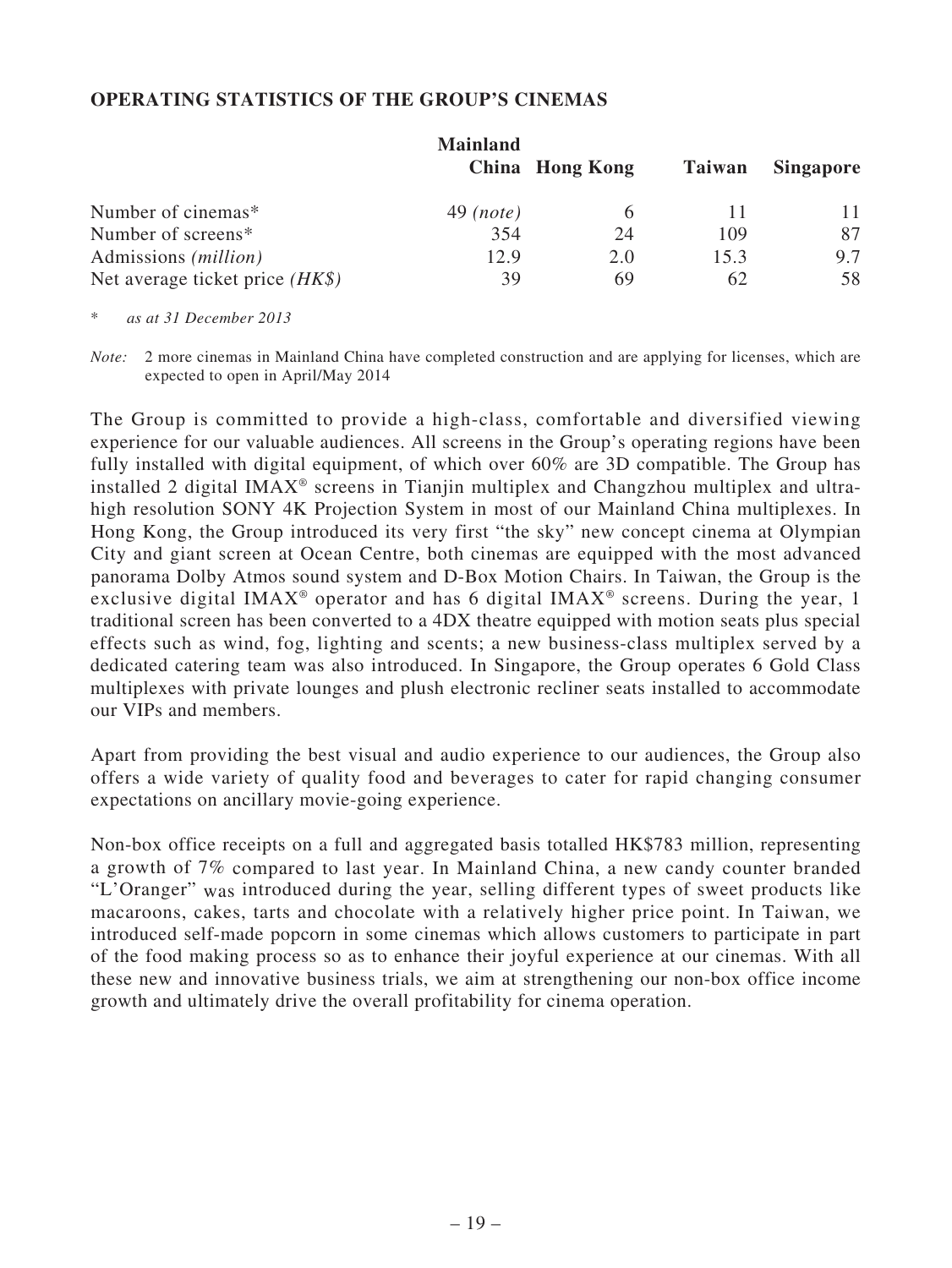### **OPERATING STATISTICS OF THE GROUP'S CINEMAS IN MAINLAND CHINA**

|                                                                     | 2013        | 2012 |
|---------------------------------------------------------------------|-------------|------|
| Number of cinemas*                                                  | $49$ (note) | 42   |
| Number of screens*                                                  | 354         | 306  |
| Admissions ( <i>million</i> )                                       | 12.9        | 8.3  |
| Net average ticket price (RMB)                                      | 31          | 35   |
| Gross box office receipts ticket price $(RMB$ million) <sup>#</sup> | 438         | 315  |

\* *as at 31 December 2013*

# *before deduction of government taxes and charges*

*Note:* 2 more cinemas in Mainland China have completed construction and are applying for licenses, which are expected to open in April/May 2014

In 2013, the market gross box office receipts of urban areas in Mainland China increased to RMB21.8 billion by 27% while the Group's gross box office receipts generated by multiplexes in Mainland China increased by 39% compared with last year. During the year, the Group opened 7 new cinemas with 48 screens in the cities of Beijing, Dongguang, Fushun, Jinan, Maanshan, Nantong and Yancheng. Thanks to a strong Chinese films line-up during the year, growing demand for a high quality entertainment experience and favorable policies implemented by the Chinese government, the Group's multiplexes in Mainland China served approximately 13 million patrons, representing 56% growth from last year. The average ticket price dropped from RMB35 to RMB31 because fewer 3D films with higher ticket prices were released during the year and more discount promotions were offered for our newly opened multiplexes as well as special group ticket promotion campaigns to maintain our competitiveness with other cinema operators. We shall further refine and upgrade our cinema service by offering a better value for money experience to drive the growth of the average ticket price and increase our concessionary sales income with better margins. The contribution from the exhibition business in Mainland China to the Group is still under pressure due to the incubation period of newly opened cinemas.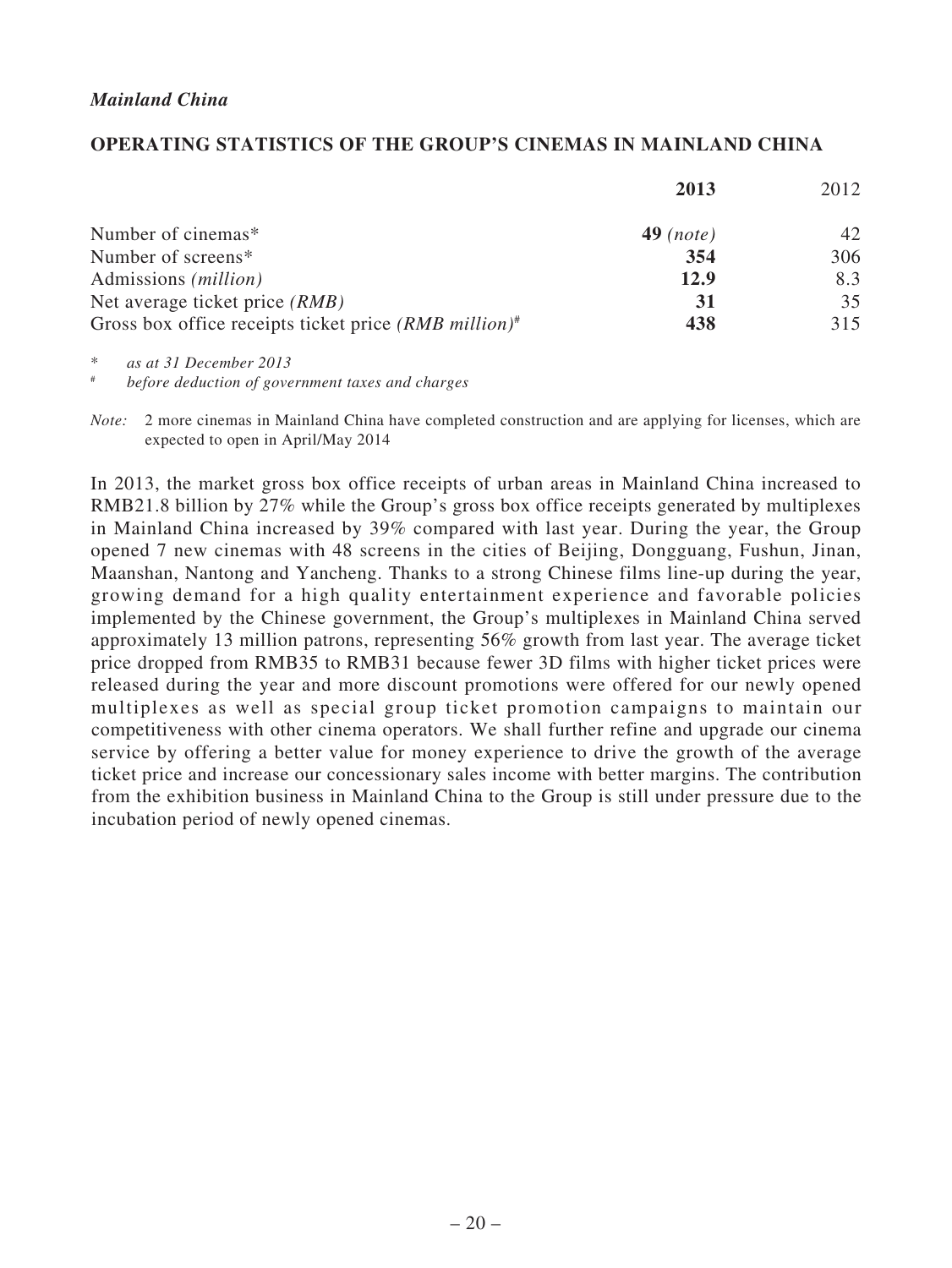### *Hong Kong*

### **OPERATING STATISTICS OF THE GROUP'S CINEMAS IN HONG KONG**

|                                                       | 2013       | 2012 |
|-------------------------------------------------------|------------|------|
| Number of cinemas <sup><math>**</math></sup>          |            | 6    |
| Number of screens <sup>*#</sup>                       | 24         | 26   |
| Admissions ( <i>million</i> )                         | <b>2.0</b> | 2.9  |
| Net average ticket price $(HK\$ )                     | 69         | 66   |
| Gross box office receipts ticket price (HK\$ million) | 139        | 193  |

\* *as at 31 December 2013*

# *Mongkok GH Cinema was closed in February 2013 while "the sky " at Olympian City was opened in late December 2013*

During the year, the Hong Kong market as a whole recorded box office receipts of HK\$1.62 billion, slightly up by 4% from HK\$1.56 billion last year. The Group's cinemas in Hong Kong recorded lower box office receipts at HK\$139 million this year (2012: HK\$193 million) due to the closure of GH Mongkok with 8 screens in February 2013, two-month partial closure of GH Tsing Yi and two-month full closure of Grand Ocean for renovation. Excluding GH Mongkok, the total box office receipts of the other cinemas increased by approximately 14% which indeed outperformed the general market growth for the year. In late December 2013, the Group opened its very first new concept cinema "the sky" at Olympian City, a high-end 6-house cinema all equipped with the most advanced Dolby Atmos sound system; a "Vivo" deluxe house with comfortable electronic recliner seats together with unlimited serving of soft drinks and popcorn to our audiences; wide-range food and beverage choices offered to our patrons make "the sky" stand out from other competitors. Affirmed by an overwhelming and positive response from the market, the Group is evaluating other suitable locations in the region to open "the sky" to further enhance our corporate image and competitiveness in the industry.

### *Taiwan*

### **OPERATING STATISTICS OF THE GROUP'S CINEMAS IN TAIWAN**

|                                                      | 2013  | 2012  |
|------------------------------------------------------|-------|-------|
| Number of cinemas*                                   | 11    |       |
| Number of screens*                                   | 109   | 109   |
| Admissions ( <i>million</i> )                        | 15.3  | 13.9  |
| Net average ticket price (NTD)                       | 238   | 244   |
| Gross box office receipts ticket price (NTD million) | 3,639 | 3,391 |

\* *as at 31 December 2013*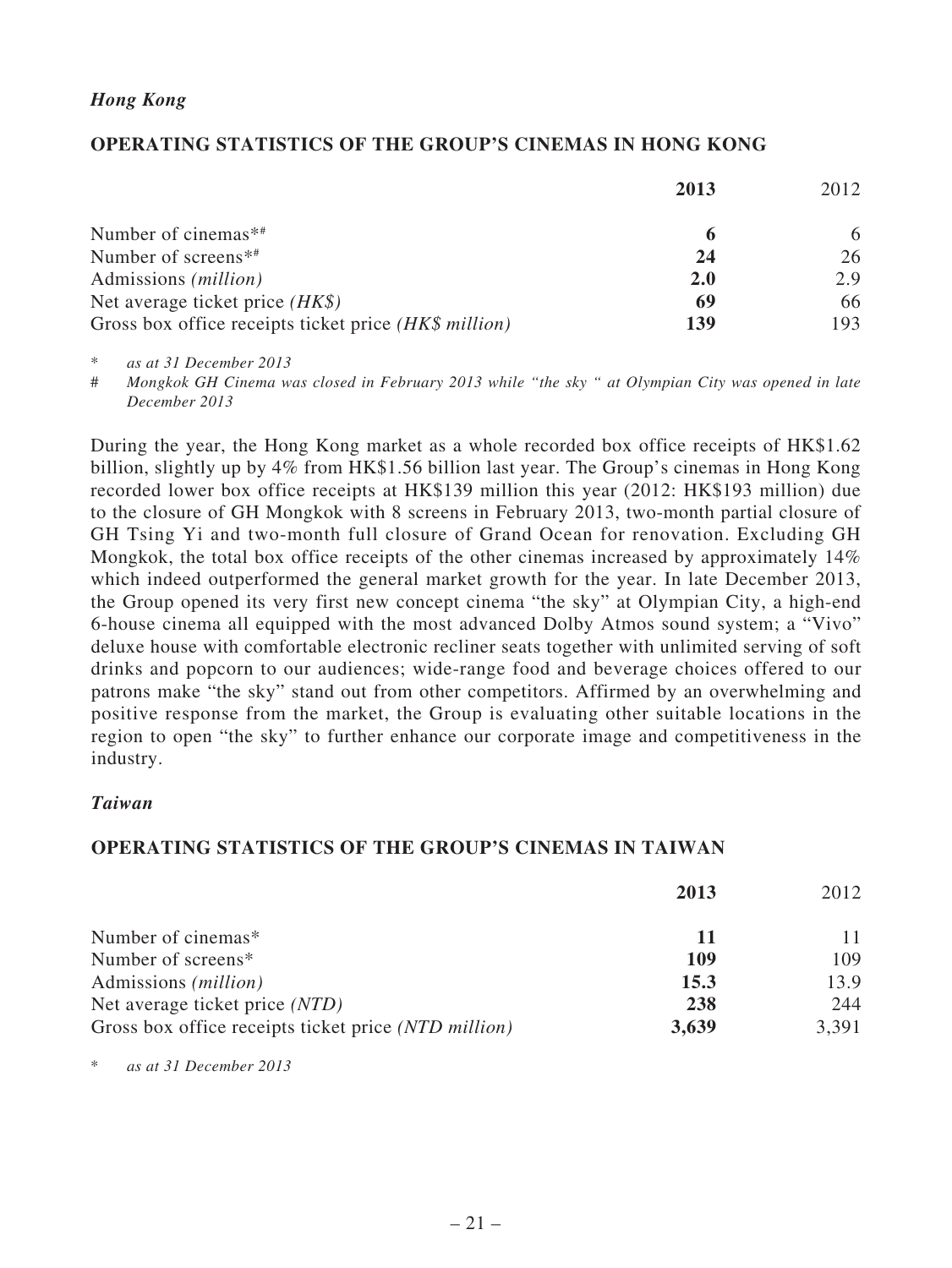Taipei City's market box office receipts showed a mild rise by 5% from NTD3,616 million to NTD3,795 million. The Group's 35.71%-owned Vie Show cinema circuit recorded 7% and 10% growth in box office receipts and admissions respectively as compared with last year. The growth was mainly due to the satisfactory performance of Hsinchu Big City which opened in April 2013. The slight decline in average ticket price was mainly due to the effect of fewer popular 3D films with higher ticket prices released during the year. The market share of Vie Show in Taiwan remained at about 42%. During the year, Vie Show has converted 1 traditional screen to the first 4DX multiplex in Taiwan. The Group's share of profit for the year from Vie Show declined to HK\$34 million. The decrease of film royalty income contributed to the drop in both revenue and profit for the year 2013. In addition, increases in rental and utilities expenses also contributed to the operating pressure within the region.

### *Singapore*

### **OPERATING STATISTICS OF THE GROUP'S CINEMAS IN SINGAPORE**

|                                                      | 2013 | 2012 |
|------------------------------------------------------|------|------|
| Number of cinemas*                                   |      |      |
| Number of screens*                                   |      | 87   |
| Admissions ( <i>million</i> )                        | 9.7  | 9.1  |
| Net average ticket price $(S\$ )                     | 9.3  | 9.2  |
| Gross box office receipts ticket price (S\$ million) | 91   | 83   |

\* *as at 31 December 2013*

The Singapore market's box office receipts totalled S\$204 million in 2013, mildly up from S\$194 million last year. The Group's 50%-owned Golden Village cinema circuit maintained its leading position with market share of 45% by reporting box office receipts of S\$91 million for the year with approximately 10% growth compared with last year. Newly opened GV City Square in November 2012, newly renovated GV Jurong Point and GV Plaza Singapura performed well and contributed satisfactory results to the Group. During the year, GV Grand was temporarily closed for renovation from September to October 2013 which affected the bottom line in the short term. Excluding the impact of tax credits from settlement of a tax dispute and reversal of tax provisions due to the retrospective application of new tax legislation amounting to HK\$6 million in aggregate in 2012, the Group's share of profit for the year from Golden Village increased to HK\$53 million by 8% compared to last year.

## **Film & TV Programme Distribution and Production**

It was a fruitful year for the Group's film & TV programme distribution and production business. This business sector recorded revenue of HK\$129 million (2012: HK\$110 million) and distributed over 127 films in Mainland China, Hong Kong, Singapore and Taiwan. In Mainland China, the Group's invested film *No Man's Land* was finally released in early December 2013 after a four-year censorship approval which has become a hot topic for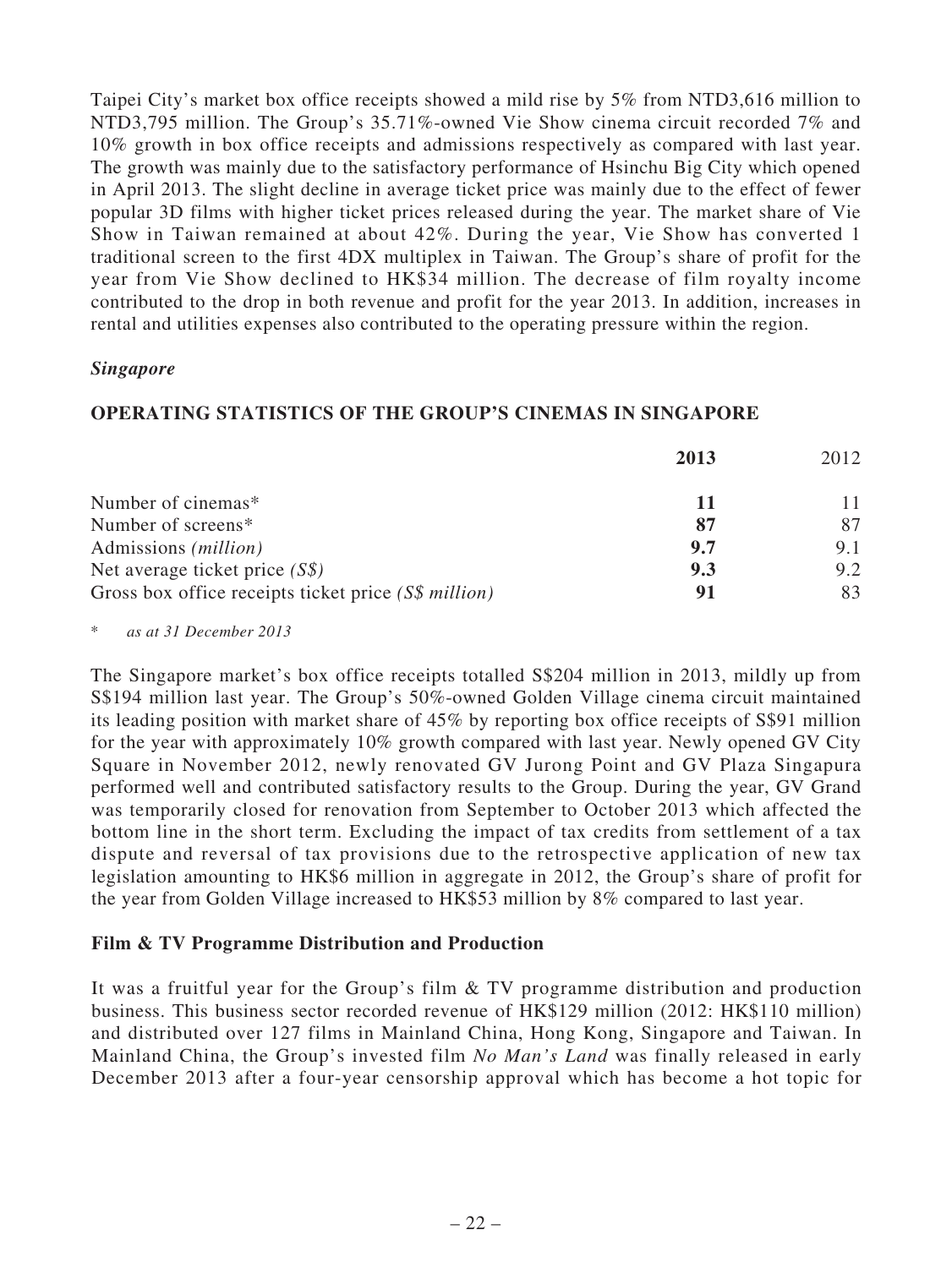discussion before official launch. *No Man's Land* recorded RMB24 million box office receipts on the first day launch and topped the box office throne. The accumulated box office receipts finally reached over RMB250 million and generated satisfactory earnings to the Group. For distribution, the Group distributed good quality overseas films such as *Colombiana* and *Iron Lady* in Mainland China, with gross box office receipts over RMB55 million in total. In Hong Kong, the Group distributed several well-received Chinese films like *Out Of Inferno*, *Rigor Mortis* and *The White Storm* during the year. The Group will continue to expand our distribution business across Asia-Pacific regions and Mainland China by sourcing more quality films from both overseas film festival and local productions. In addition, the Chinese TV drama series 諜戰深海 contributed positive returns to the Group during the year. The Group's film library of more than 140 films and TV titles with perpetual distribution rights continued to contribute steady licensing income to the Group.

## **PROSPECTS**

Looking ahead, the Group will further expand its cinema networks, both at home and abroad. The Group will actively identify merger and acquisition opportunities in Mainland China and other Asian markets, strengthen the movie production and distribution business, enhance the brand awareness of Orange Sky Golden Harvest as a premier Chinese movie brand, and eventually achieve the goal of becoming a leading integrator of the movie entertainment industry across Asia.

As at 28 March 2014, the Group operated 49 cinemas with 354 screens in Mainland China and 4 cinemas with 28 screens are in various stages of internal renovation and are in the pipeline for opening. By end of 2015, the Group expects to operate 29 cinemas with 220 screens in various cities in Mainland China based on lease agreements signed as at 28 March 2014. The captioned numbers above may vary due to the actual handover date, the progress of internal renovation, application for relevant licences and the entering of new lease agreements during the period. In Taiwan, the Group plans to renovate one cinema and open two new cinemas in Maoli and Tainan in the second half of 2014. In Singapore, the Group also plans to renovate one cinema and open a 11 screens cinema in the last quarter of 2014. To drive our box office income, the Group will put more effort in increasing the numbers of admission by introducing and providing higher quality service, advance and comfortable dynamic viewing experiences and various food & beverage choices to attract more patrons. The Group will also try to develop new business models which can increase our non-box office income and customer spending per person. In addition, standardisation of work and operation process as well as cost control policies will also help to improve the profitability in specific regions.

The outlook for 2014 is that the Group will continue to expand the scale of distribution and production business through sourcing a variety of movie genres for distribution and reviewing quality scripts for Chinese language film and TV drama series co-production. The Group will participate in small-medium scale Chinese language film production. The remake of "Golden Harvest Classic Movie Series" project has already started in 2013. For instance *, Fly me to the Polaris 2* is not just the extension of Cecilia Cheung and Richie's version of *Fly Me to Polaris*, but a more contemporary story with new production crews using pioneer ultra-highdefinition Sony 4K digital filming techniques. The film is in full swing preparatory phase and is expected to reach our audiences in 2014.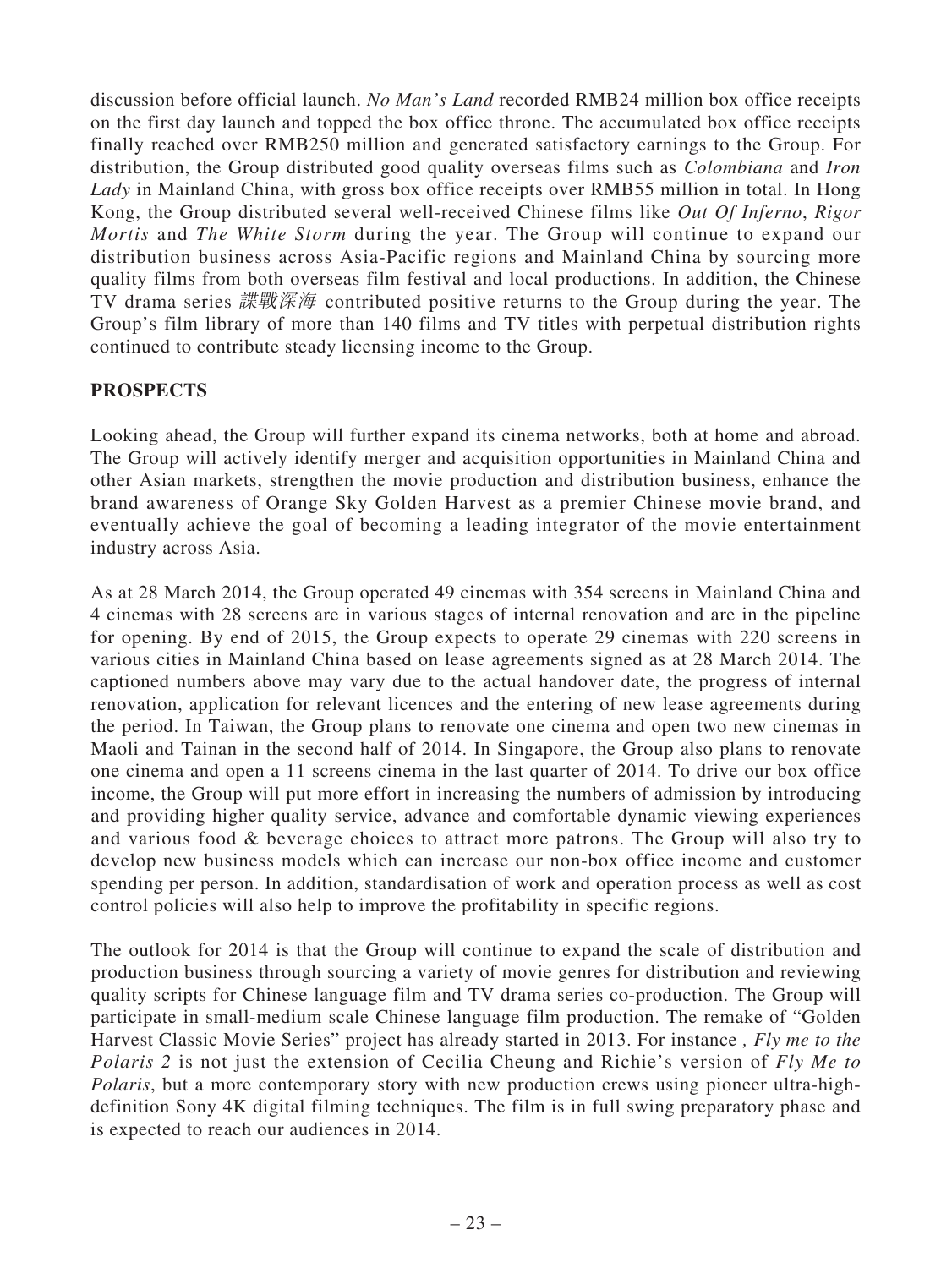## **FINANCIAL RESOURCES AND LIQUIDITY**

The Group maintained a stable financial position throughout the year. It financed its operations from internal funding, bank borrowings and accumulated retained earnings. As at 31 December 2013, the Group had cash and cash equivalents amounting to HK\$535 million (2012: HK\$575 million). The Group's outstanding bank loans totalled HK\$935 million (2012: HK\$610 million). The increase in bank loans was mainly for financing various cinema projects in Mainland China and office premises purchased in Hong Kong. As at 31 December 2013, the Group's gearing ratio, calculated on the basis of external borrowings over total assets stood at 30% (2012: 24%). As at 31 December 2013, the group has HK\$47 million pledged cash balance to secure its borrowings. Management will continue to monitor the gearing structure and make necessary adjustments in light of changes in the Group's development plan and economic conditions to minimise the potential risk. Currently, the Group has strong liquidity and reasonable financial leverage. In order to cope with the rapid expansion, the Group will utilise the available bank loan facilities to finance the cinema projects in Mainland China and other investment opportunities. The Group believes that its current cash holding and available banking facilities will be sufficient to fund its working capital requirement and its financial position remains sound for continuous expansion.

The Group's assets and liabilities are principally denominated in Hong Kong dollar and Renminbi, except for certain assets and liabilities associated with the investments in Singapore and Taiwan. The overseas joint ventures of the Group are operating in their local currencies and subject to minimal exchange rate risk. Management will continue to assess the exchange rate risk exposure, and will consider possible hedging measures in order to minimise the risk at reasonable costs. The Group did not have any significant contingent liabilities or offbalance sheet obligations as at 31 December 2013 (2012: Nil).

## **EMPLOYEES AND REMUNERATION POLICIES**

As at 31 December 2013, the Group had 1,426 (2012: 1,395) permanent employees. The Group remunerates its employees mainly by reference to industry practice. In addition to salaries, commissions and discretionary bonuses, incentive share options may be granted to certain employees subject to individual performance. The Group also operates a defined contribution retirement benefits scheme under the Mandatory Provident Fund Schemes Ordinance and as at 31 December 2013, there was no forfeited contribution arising from employees leaving the retirement benefit scheme.

### **FINAL DIVIDEND**

The Directors do not recommend the payment of any final dividend for the year ended 31 December 2013 (2012: Nil).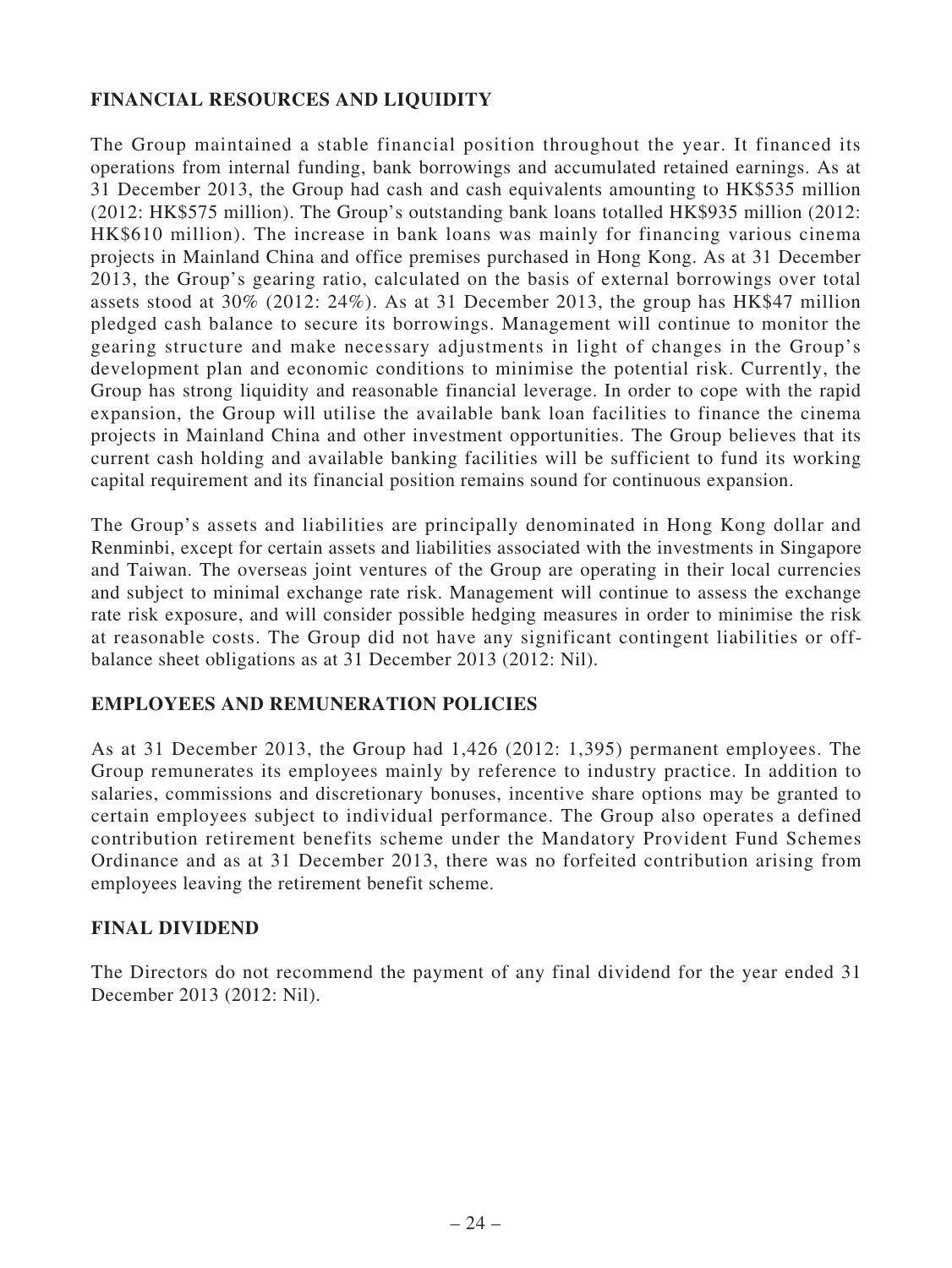# **PURCHASE, SALE OR REDEMPTION OF LISTED SECURITIES**

The Company has not redeemed any of its listed securities during the year ended 31 December 2013. Neither the Company nor any of its subsidiaries has purchased or sold any of the Company's listed securities during the year.

## **COMPLIANCE WITH MODEL CODE**

The Company has adopted its own code on terms no less exacting than those set out in the Model Code for Securities Transactions by Directors of Listed Issuers in Appendix 10 of the Listing Rules (the "Model Code"). The Company has made specific enquiries with all the Directors and all of them have confirmed that they had complied with the requirements set out in the Model Code and the Company's code for the year ended 31 December 2013.

## **COMPLIANCE WITH CODE ON CORPORATE GOVERNANCE**

The Board recognises the importance of good corporate governance to maintain the Group's competitiveness and lead to its healthy growth. The Company has taken steps not only to comply with code provisions as set out in the Corporate Governance Code (the "CG Code") as set out in Appendix 14 of the Listing Rules but also to aim at enhancing corporate governance practices of the Group as a whole.

For the year ended 31 December 2013, the Company has complied with the code provisions of the CG Code except that pursuant to code provision A.4.1 of the CG Code, non-executive directors of a listed issuer should be appointed for a specific term and subject to re-election. All non-executive Directors were not appointed for a specific term but are subject to the requirement of retirement by rotation and re-election at least once every three years at the annual general meetings of the Company in accordance with the relevant provisions of the Company's Bye-laws, accomplishing the same purpose as being appointed for a specific term.

As such, the Company considers that sufficient measures have been taken to ensure that the Company's corporate governance practices are no less exacting than those in the code provisions of the CG Code.

## **AUDIT COMMITTEE**

The Audit Committee was established with written terms of reference in accordance with the CG Code. The Audit Committee is delegated by the Board to assess matters related to the financial statements and to perform the duties, including reviewing the Company's financial controls and internal control, financial and accounting policies and practices and the relationship with the external auditor. The Audit Committee has reviewed the systems of internal control and the financial statements for the year ended 31 December 2013.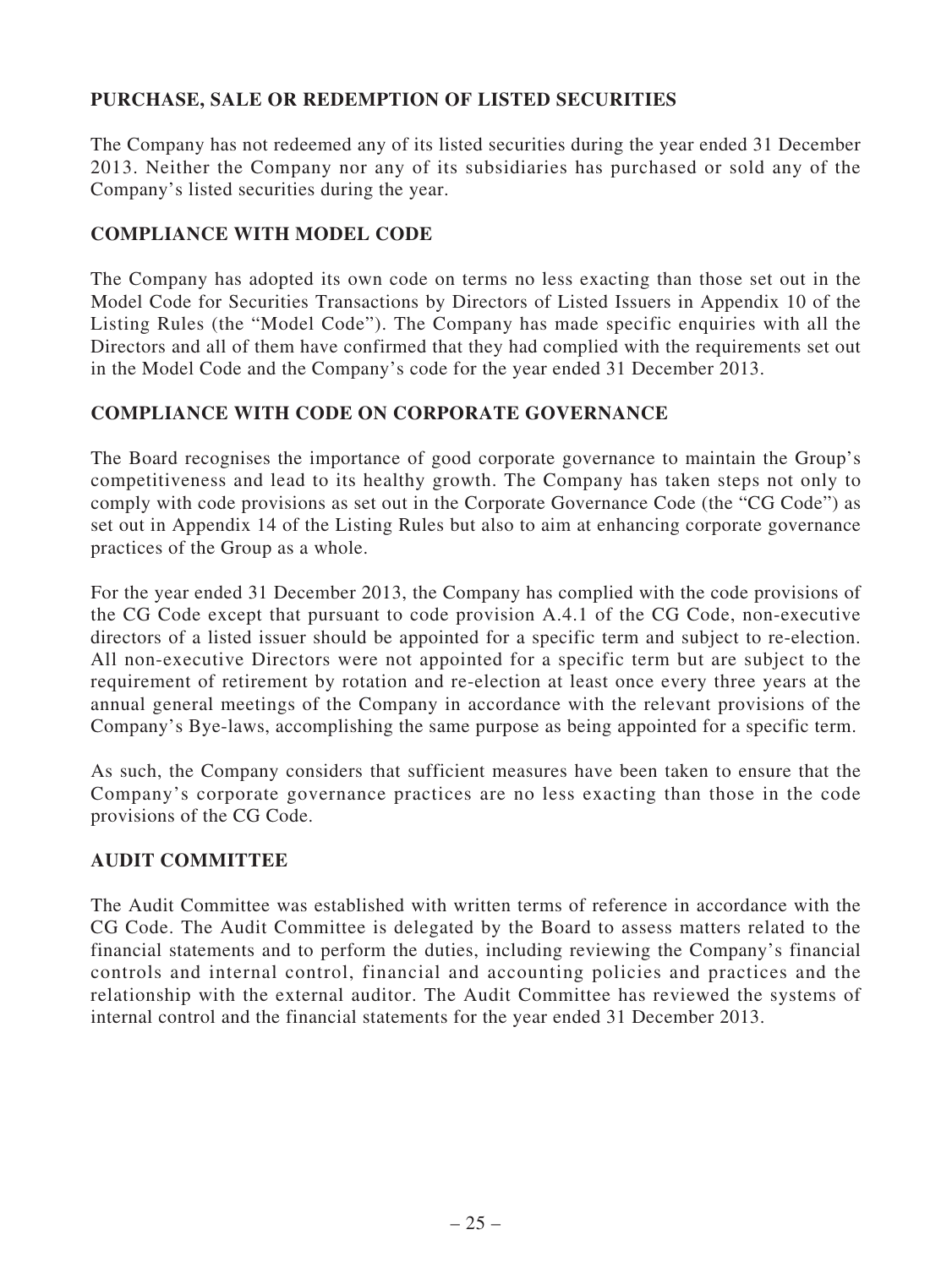# **EXTRACT OF THE INDEPENDENT AUDITOR'S REPORT**

The Company's auditor has qualified its report on the Group's consolidated financial statements for the year ended 31 December 2013, an extract of which is as follows:

### **Basis for qualified opinion**

As stated in note 15 to the financial statements, the Group has applied the equity method of accounting for its investment in Vie Show Cinemas Co. Ltd ("Vie Show"), to include in the Group's consolidated financial statements for the year ended 31 December 2013 the Group's share of the results and net assets of Vie Show for the year ended 31 December 2013 and as at that date.

Up to the date of this report, the directors of Vie Show have not approved its financial statements for the year ended 31 December 2013 and have not provided written representations in this regard. Therefore the component auditor of Vie Show was unable to provide us with an audit opinion in respect of these financial statements in accordance with Hong Kong Standard on Auditing 600 ("HKSA 600"), *Special Considerations — Audits of Group Financial Statements (Including the Work of Component Auditors)*. As there were no other satisfactory audit procedures that we could adopt, we were unable to fulfil the requirements of HKSA 600.

Consequently, we were unable to apply the requirements of all of the applicable auditing standards and we were unable to determine whether any adjustments were necessary to the carrying amount of the Group's investment in Vie Show and the Group's share of the results of this joint venture as included in the Group's consolidated financial statements as at and for the year ended 31 December 2013.

Any adjustments that might have been found to be necessary in respect of the carrying amount of the investment in Vie Show as at 31 December 2013 would have a consequential effect on the Group's net assets as at 31 December 2013, and the Group's profit for the year then ended and related disclosures in these financial statements.

## **Qualified opinion**

In our opinion, except for the possible effects of the matters described in the basis for qualified opinion paragraph, the consolidated financial statements give a true and fair view of the state of affairs of the Group and of the Company as at 31 December 2013 and of the Group's profit and cash flows for the year then ended in accordance with Hong Kong Financial Reporting Standards and have been properly prepared in accordance with the disclosure requirements of the Hong Kong Companies Ordinance.